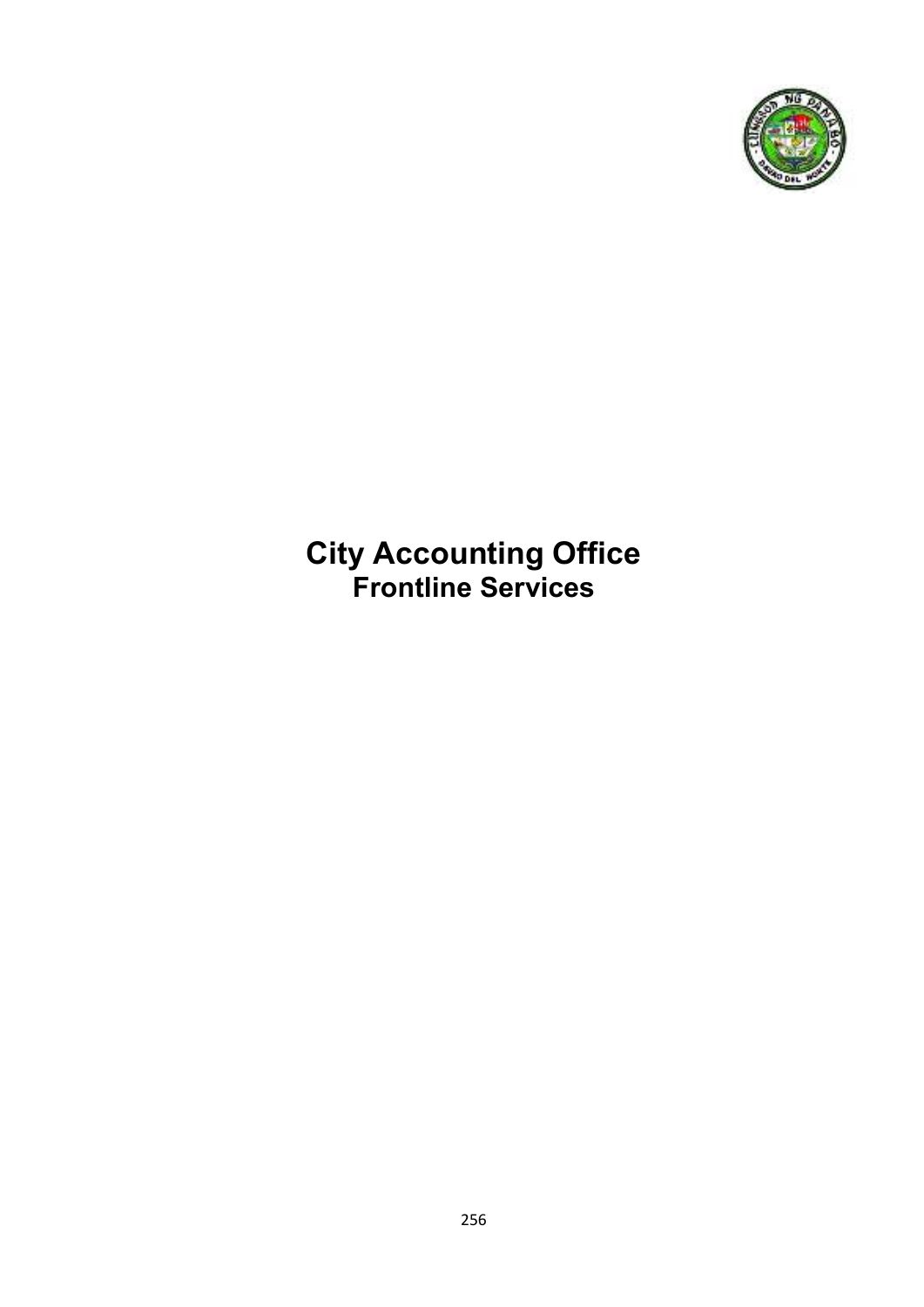

# **1. Issuance of Tax Certificates for Individuals and Suppliers**

Tax Certificates (BIR form 2307, and 2316) are issued by this Office to Individuals such as employees and Suppliers who were withheld of taxes form payment made thereto by the City Government of Panabo.

| <b>Office or Division:</b>                                                       |                                                           | <b>City Accounting Office</b>                                                                               |                        |                                                                                |  |
|----------------------------------------------------------------------------------|-----------------------------------------------------------|-------------------------------------------------------------------------------------------------------------|------------------------|--------------------------------------------------------------------------------|--|
| <b>Classification:</b>                                                           | Simple                                                    |                                                                                                             |                        |                                                                                |  |
| <b>Type of Transaction:</b>                                                      |                                                           | <b>G2B - Government to Business</b><br>G2G - Government to Government                                       |                        |                                                                                |  |
| Who may avail:                                                                   | <b>Employees</b><br><b>Business entities</b>              |                                                                                                             |                        |                                                                                |  |
| <b>CHECKLIST OF REQUIREMENTS</b>                                                 |                                                           |                                                                                                             | <b>WHERE TO SECURE</b> |                                                                                |  |
| Request form (1 original copy)                                                   |                                                           | <b>City Accounting Office</b>                                                                               |                        |                                                                                |  |
| <b>CLIENT STEPS</b>                                                              | <b>AGENCY</b><br><b>ACTIONS</b>                           | <b>PROCESSING</b><br><b>FEES TO</b><br><b>PERSON</b><br><b>BE PAID</b><br><b>RESPONSIBLE</b><br><b>TIME</b> |                        |                                                                                |  |
| 1. Submit duly<br>accomplished request<br>form at the City<br>Accounting Office. | 1.1 Receive and<br>verify the filled-out<br>request form. | <b>None</b>                                                                                                 | 2 Minutes              | Administrative<br>Clerk<br>CAO                                                 |  |
|                                                                                  | 1.2 Prepare the<br>requested Tax<br>Certificate           | None                                                                                                        | 10 Minutes             | Remittance<br>Section - Admin<br><b>Officer</b><br>CAO                         |  |
|                                                                                  | 1.3 Review and<br>approval of Tax<br>Certificate          | None                                                                                                        | 3 Minutes              | <b>City Accountant</b><br>or the<br>designated<br>Officer-In-<br>Charge<br>CAO |  |
| 2. Receive the issued<br><b>Tax Certificate</b>                                  | 2.1 Issue Tax<br>Certificate                              | None                                                                                                        | 2 Minutes              | Administrative<br>Clerk<br>CAO                                                 |  |
|                                                                                  | <b>TOTAL:</b>                                             | <b>None</b>                                                                                                 | <b>17 Minutes</b>      |                                                                                |  |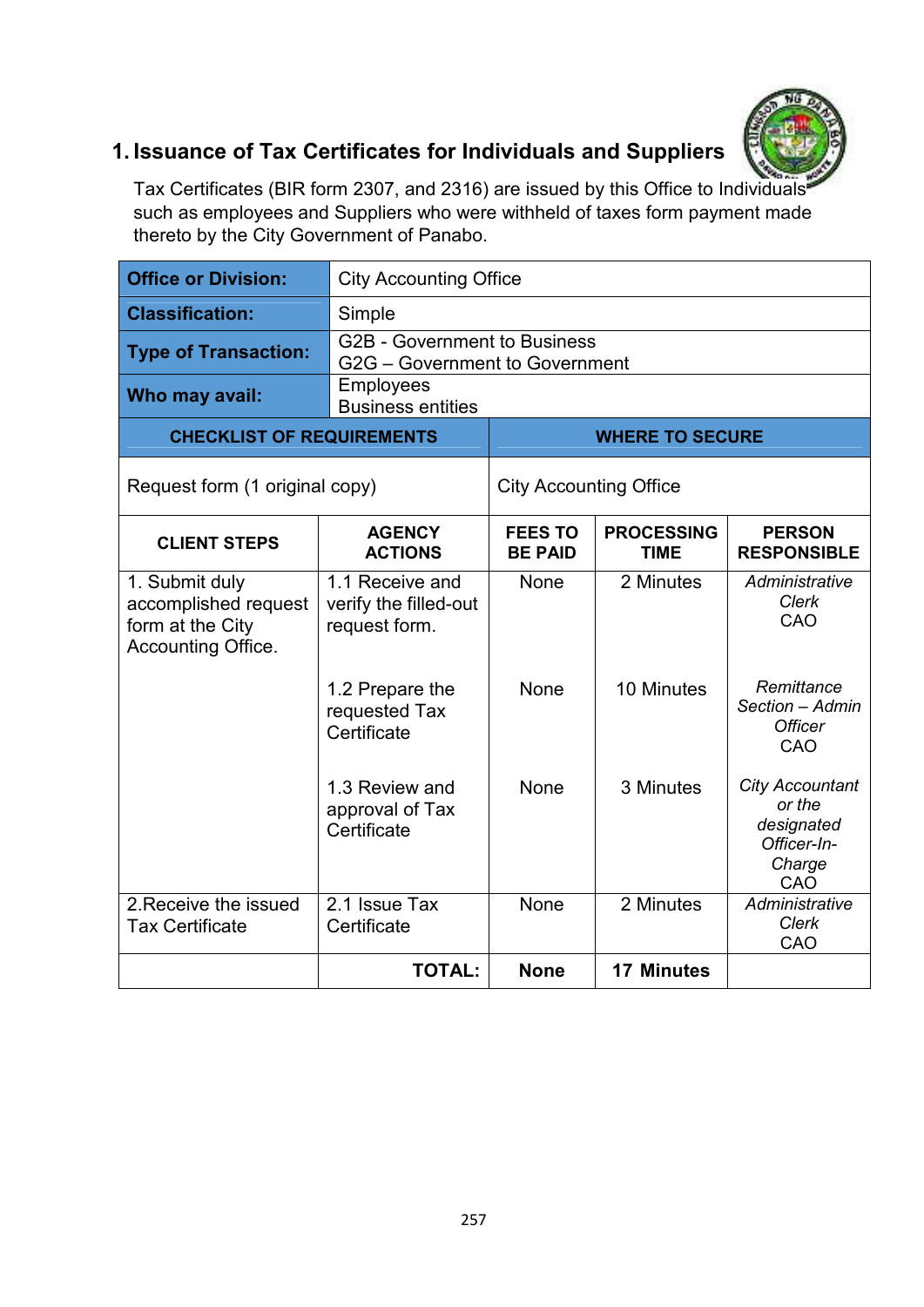

## **2. Issuance of Certification for Remittance of Premium Contribution**

Certification of remittances for mandatory deductions from salaries of employees such as HDMF, PHIC contributions etc., to government agencies and financial institutions are issued by this Office upon request by employees and personnel.

| <b>Office or Division:</b>                                                       |                                                                              | <b>City Accounting Office</b>                                                                               |                         |                                                                                |  |
|----------------------------------------------------------------------------------|------------------------------------------------------------------------------|-------------------------------------------------------------------------------------------------------------|-------------------------|--------------------------------------------------------------------------------|--|
| <b>Classification:</b>                                                           | Simple                                                                       |                                                                                                             |                         |                                                                                |  |
| <b>Type of Transaction:</b>                                                      | <b>G2G-Government to Government</b>                                          |                                                                                                             |                         |                                                                                |  |
| Who may avail:                                                                   | Incumbent Employees and Contracted Personnel                                 |                                                                                                             |                         |                                                                                |  |
| <b>CHECKLIST OF REQUIREMENTS</b>                                                 |                                                                              | <b>WHERE TO SECURE</b>                                                                                      |                         |                                                                                |  |
| Request form (1 original copy)                                                   |                                                                              | <b>City Accounting Office</b>                                                                               |                         |                                                                                |  |
| <b>CLIENT STEPS</b>                                                              | <b>AGENCY</b><br><b>ACTIONS</b>                                              | <b>PROCESSING</b><br><b>FEES TO</b><br><b>PERSON</b><br><b>BE PAID</b><br><b>RESPONSIBLE</b><br><b>TIME</b> |                         |                                                                                |  |
| 1. Submit duly<br>accomplished request<br>form at the City<br>Accounting Office. | 1.1 Receive and<br>verify the filled-out<br>request form.<br>1.2 Prepare the | <b>None</b><br>None                                                                                         | 2 Minutes<br>10 Minutes | Administrative<br>Clerk<br>CAO<br>Remittance                                   |  |
|                                                                                  | Remittance<br>Certificate                                                    |                                                                                                             |                         | Section - Admin<br><b>Officer</b><br>CAO                                       |  |
|                                                                                  | 1.3 Review and<br>approval of<br>Remittance<br>Certificate                   | None                                                                                                        | 3 Minutes               | <b>City Accountant</b><br>or the<br>designated<br>Officer-In-<br>Charge<br>CAO |  |
| 2. Receive the issued<br>Remittance<br>Certificate                               | 2. Issue<br>Remittance<br>Certificate                                        | None                                                                                                        | 2 Minutes               | Administrative<br>Clerk<br>CAO                                                 |  |
|                                                                                  | <b>TOTAL:</b>                                                                | <b>None</b>                                                                                                 | <b>17 Minutes</b>       |                                                                                |  |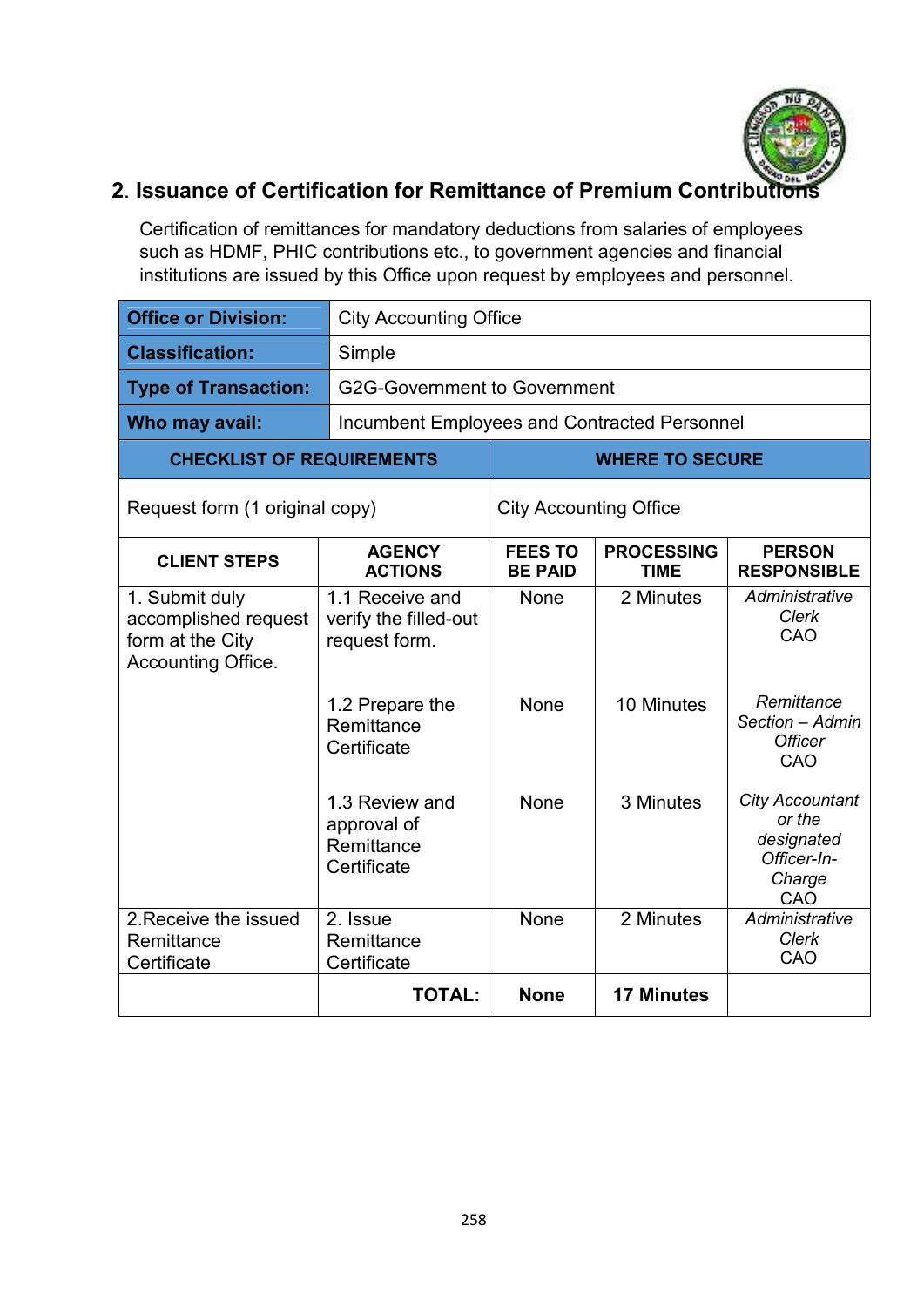

### **3. Verification and Approval of Clearance of Accountability & Responsibility Form**

Clearances forwarded to the City Accounting Office are facilitated for verification of any unsettled accountability such as unliquidated cash advances, property accountability and uncollected receivables subject for settlement by the requesting party.

| <b>Office or Division:</b>                                                                |                                                                                                                                                     | <b>City Accounting Office</b>    |                                  |                                                        |  |
|-------------------------------------------------------------------------------------------|-----------------------------------------------------------------------------------------------------------------------------------------------------|----------------------------------|----------------------------------|--------------------------------------------------------|--|
| <b>Classification:</b>                                                                    | Simple                                                                                                                                              |                                  |                                  |                                                        |  |
| <b>Type of Transaction:</b>                                                               |                                                                                                                                                     | G2G - Government to Government   |                                  |                                                        |  |
| Who may avail:                                                                            | Government employees personnel (LGU/DepEd), who will<br>separate from service (retired, resigned), travel abroad and<br>request for maternity leave |                                  |                                  |                                                        |  |
| <b>CHECKLIST OF REQUIREMENTS</b>                                                          |                                                                                                                                                     | <b>WHERE TO SECURE</b>           |                                  |                                                        |  |
| Clearance Form (CSC Form No. 6, Revised<br>1998 (4 original copies)                       |                                                                                                                                                     | <b>Requesting Employee</b>       |                                  |                                                        |  |
| <b>CLIENT STEPS</b>                                                                       | <b>AGENCY</b><br><b>ACTIONS</b>                                                                                                                     | <b>FEES TO</b><br><b>BE PAID</b> | <b>PROCESSING</b><br><b>TIME</b> | <b>PERSON</b><br><b>RESPONSIBLE</b>                    |  |
| 1. Submit the duly<br>accomplished<br>clearance form at<br>the City Accounting<br>Office. | 1.1 Receive the<br>accomplished<br>clearance form<br>1.2 Advise client<br>to return after 1<br>working day.                                         | None                             | 2 Minutes                        | Administrative<br>Clerk<br>CAO                         |  |
|                                                                                           | 1.3 Verify from<br>accounting<br>records for any<br>unsettled<br>accountability of<br>the requesting<br>party                                       | None                             | 10 Minutes                       | <b>General Section</b><br>- Accounting<br>Clerk<br>CAO |  |
|                                                                                           | 1.4 Notify client<br>for any<br>outstanding<br>accountability that<br>will require<br>settlement.                                                   | None                             | 5 Minutes                        | <b>General Section</b><br>- Accounting<br>Clerk<br>CAO |  |
|                                                                                           | <b>Conditional Step:</b><br>If variances are<br>found, conduct<br>reconciliation                                                                    | None                             | 1 Day                            | <b>General Section</b><br>- Accounting<br>Clerk<br>CAO |  |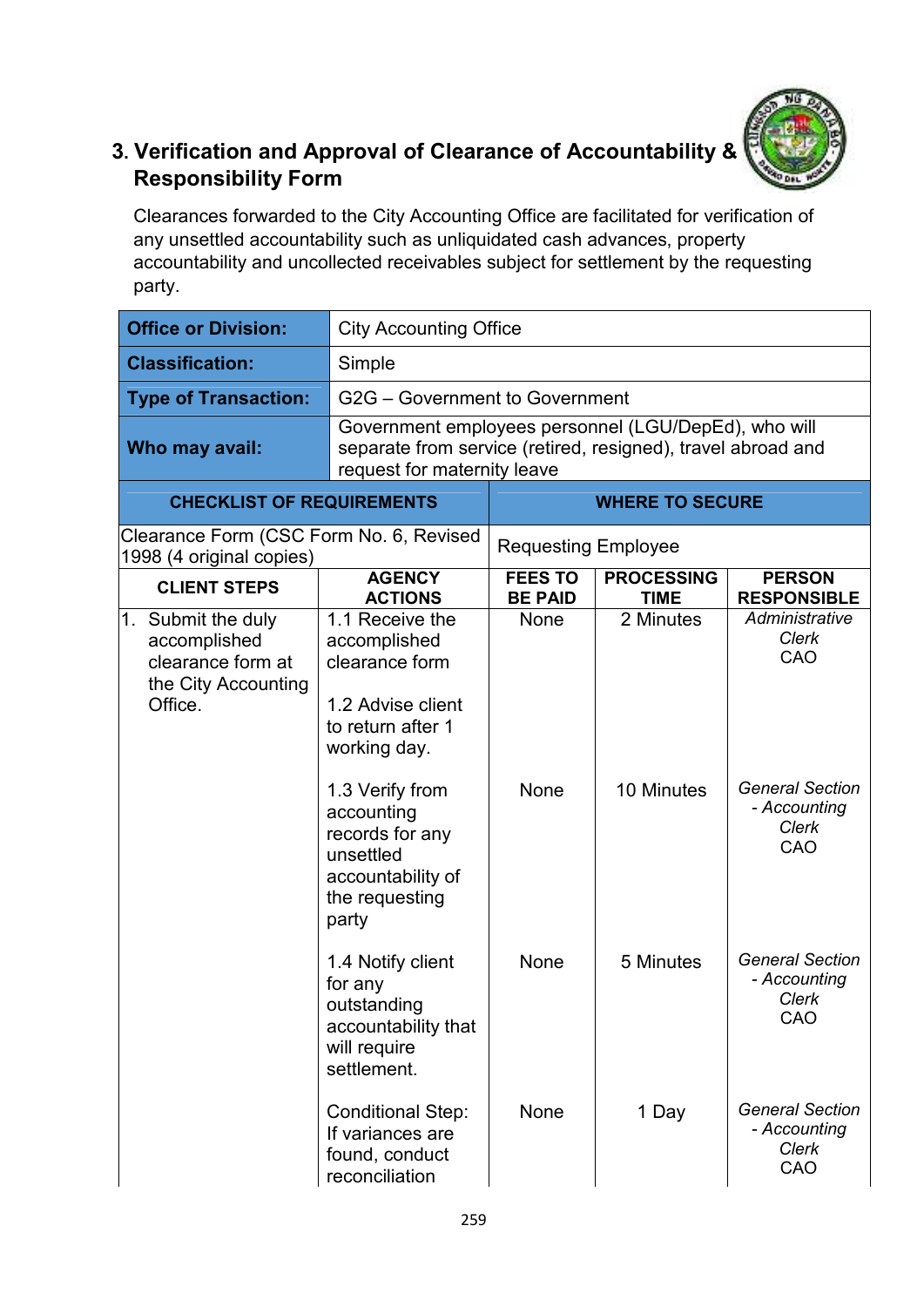|                       | between client<br>and accounting                  |             |                              |                                                                         |
|-----------------------|---------------------------------------------------|-------------|------------------------------|-------------------------------------------------------------------------|
|                       | records                                           |             |                              |                                                                         |
|                       | 1.5 Countersign<br>the verified<br>clearance form | None        | 5 Minutes                    | <b>General Section</b><br>- Accounting<br><b>Clerk</b><br>CAO           |
|                       | 1.6 Review and<br>sign the clearance<br>form      | <b>None</b> | 5 Minutes                    | <b>City Accountant</b><br>or designated<br>Officer in-<br>Charge<br>CAO |
| 2. Receive the issued | 2. Issue the                                      | None        | 3 Minutes                    | Administrative<br>Clerk                                                 |
| <b>Clearance Form</b> | Clearance form to<br>the requesting               |             |                              | CAO                                                                     |
|                       | party<br><b>TOTAL:</b>                            | <b>None</b> | <b>30 Minutes</b>            |                                                                         |
|                       |                                                   |             | With variance                |                                                                         |
|                       |                                                   |             | 1 Day & 30<br><b>Minutes</b> |                                                                         |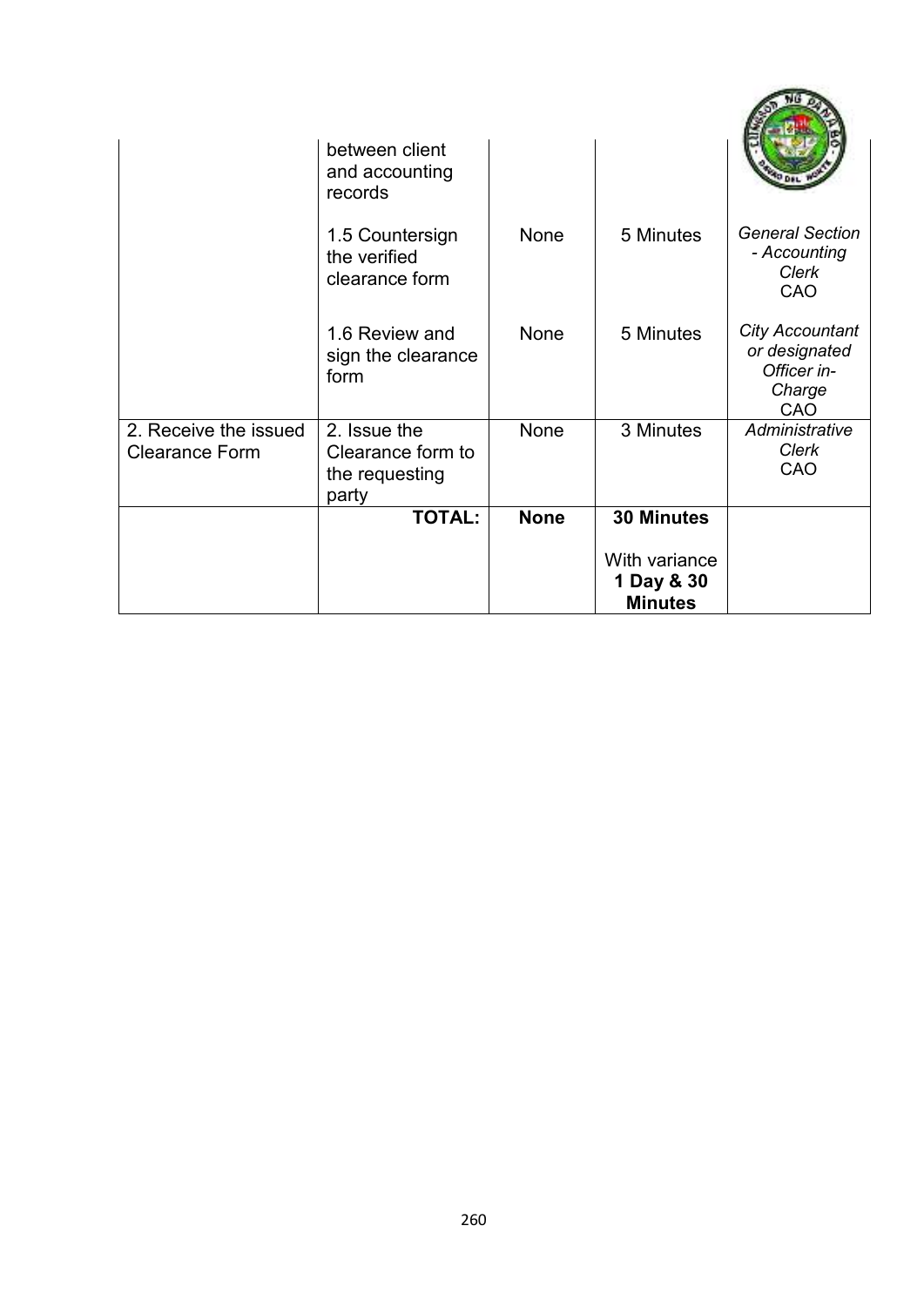

#### **4. Pre-Audit and Approval of Disbursement Vouchers (DVs) for Payment to Suppliers/Contractors of Goods, Services and Infrastructure Projects**

Disbursement Vouchers (DVs) for processing of payment to Suppliers/Contractors for the infrastructure projects, procurement of goods and services through **Public Bidding and Alternative Modes of Procurement** are forwarded to the City Accounting Office for pre-audit and certification as to completeness and propriety of its supporting documents prescribed under COA Circular 2012-001, correctness of amount claimed, withholding of applicable taxes, computation of liquidated damages if any, retention fees and other deductions.

| <b>Office or Division:</b>                                                                                                     | <b>City Accounting Office</b>       |                                                           |  |  |
|--------------------------------------------------------------------------------------------------------------------------------|-------------------------------------|-----------------------------------------------------------|--|--|
| <b>Classification:</b>                                                                                                         | Simple to Complex                   |                                                           |  |  |
| <b>Type of Transaction:</b>                                                                                                    |                                     | G2G - Government to Government                            |  |  |
| Who may avail:                                                                                                                 | <b>National Government Agencies</b> | (Personnel of Procuring offices) LGU Departments/Offices, |  |  |
| <b>CHECKLIST OF REQUIREMENTS</b>                                                                                               |                                     | <b>WHERE TO SECURE</b>                                    |  |  |
| 1. Disbursement Vouchers -(4<br>copies, 1 original)                                                                            |                                     | <b>Requesting Office</b>                                  |  |  |
| 2. Approved Certification on<br>Appropriation, Funds and<br><b>Obligation of Allotment (CAFOA)</b><br>- (4 copies, 1 original) |                                     | <b>City Budget Office</b>                                 |  |  |
| 3. Purchase Order (PO) (4 copies, 1<br>original)                                                                               |                                     | Bids and Awards Committee (BAC) Office                    |  |  |
| 4. Purchase Request (PR) (3 copies,<br>1 original)                                                                             |                                     | <b>Requesting Office</b>                                  |  |  |
| <b>Requirements of Procurement</b><br>through Public Bidding:<br>1. Approved Procurement Plan<br>(APP) (1 original copy)       |                                     | Bids and Awards Committee (BAC) Office                    |  |  |
| <b>Approved Contract (1 original copy)</b><br>supported with the following<br>documents:                                       |                                     |                                                           |  |  |
| 1. Invitation to Apply for Eligibility to<br>Bid (1 original copy)                                                             |                                     | Bids and Awards Committee (BAC) Office                    |  |  |
| 2. Letter of Intent (1 original copy)                                                                                          |                                     | Bids and Awards Committee (BAC) Office                    |  |  |
| 3. Results of Eligibility                                                                                                      |                                     | Bids and Awards Committee (BAC) Office                    |  |  |
| Check/Screening (1 original copy)<br>4. Bidding Documents (1 original<br>copy)                                                 |                                     | Bids and Awards Committee (BAC) Office                    |  |  |
| 5. Minutes of Pre-bid Conference<br>[ABC 1M above] (1 original copy)                                                           |                                     | Bids and Awards Committee (BAC) Office                    |  |  |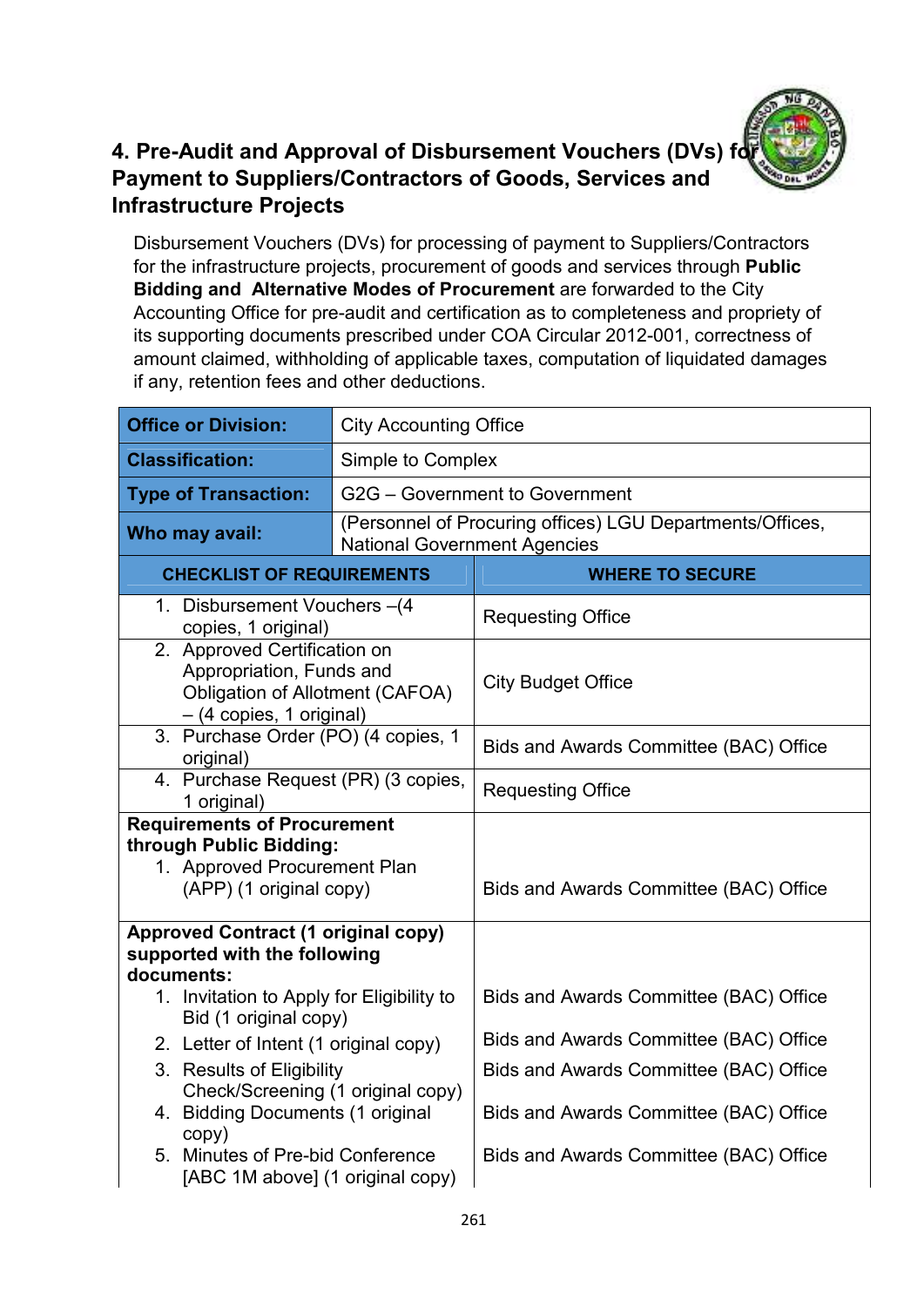| (1 original copy)                                                                                                                                                                                          |                                        |
|------------------------------------------------------------------------------------------------------------------------------------------------------------------------------------------------------------|----------------------------------------|
| 10. BAC Resolution declaring winning                                                                                                                                                                       | Bids and Awards Committee (BAC) Office |
| bidder (1 original copy)                                                                                                                                                                                   |                                        |
| 11. Notice of Post Qualification (1                                                                                                                                                                        | Bids and Awards Committee (BAC) Office |
| original copy)                                                                                                                                                                                             |                                        |
| 12. BAC Resolution recommending<br>approval & approval by the HOPE<br>of the Resolution of the BAC                                                                                                         | Bids and Awards Committee (BAC) Office |
| recommending award of contract                                                                                                                                                                             |                                        |
| (1 original copy)                                                                                                                                                                                          |                                        |
| 13. Notice of Award (1 original copy)                                                                                                                                                                      | Bids and Awards Committee (BAC) Office |
| 14. Performance Security (1 original<br>copy)                                                                                                                                                              | Bids and Awards Committee (BAC) Office |
| 15. Program of Works & Detailed<br>Estimates (1 original copy)                                                                                                                                             | Bids and Awards Committee (BAC) Office |
| 16. Notice to Proceed (1 original<br>copy)                                                                                                                                                                 | Bids and Awards Committee (BAC) Office |
| 17. Detailed Breakdown of ABC (1<br>original copy)                                                                                                                                                         | Bids and Awards Committee (BAC) Office |
| 18. PERT/CPM (1 photocopy)                                                                                                                                                                                 | Bids and Awards Committee (BAC) Office |
| 19. Detailed breakdown of contract<br>cost (1 original copy)                                                                                                                                               | Bids and Awards Committee (BAC) Office |
| 20. Advertisement of Invitation to Bid<br>(1 photocopy)                                                                                                                                                    | Bids and Awards Committee (BAC) Office |
| 21. Documentary requirements under<br>Section 23.1& 25.2.b for<br>infrastructure, 23.1 & 25.2a for<br>goods and 24.1 & 25.2c for<br>consulting services of the Revised<br>IRR of RA 9184 (1 original copy) | Bids and Awards Committee (BAC) Office |
| 22. Minutes of Pre-procurement<br>conference for projects costing<br>above 5M - infrastructure; 2M -                                                                                                       | Bids and Awards Committee (BAC) Office |
| goods (1 original copy)<br>23. Bid Evaluation Report (1 original<br>copy)                                                                                                                                  | Bids and Awards Committee (BAC) Office |

Proposals (1 original copy) 7. Minutes of Bid Opening (1 original copy)

6. Bidders Technical & Financial

- 
- 9. Post-qualification Report of TWG
- 10. BAC Resolution declaring winning
- 11. Notice of Post Qualification (1
- 12. BAC Resolution recommending
- 
- 14. Performance Security (1 original
- 15. Program of Works & Detailed
- 16. Notice to Proceed (1 original
- 17. Detailed Breakdown of ABC (1
- 
- 19. Detailed breakdown of contract
- 20. Advertisement of Invitation to Bid
- 21. Documentary requirements under
- 22. Minutes of Pre-procurement
- 23. Bid Evaluation Report (1 original
- 24. Post Qualification Evaluation
- 25. Posting of Notice of Award, Notice to Proceed, & Contract of Award in the PhilGEPS (1 photocopy)

Bids and Awards Committee (BAC

Bids and Awards Committee (BAC) Office

8. Abstract of Bids (1 original copy) | Bids and Awards Committee (BAC) Office

Bids and Awards Committee (BAC) Office

Report (1 original copy) Bids and Awards Committee (BAC) Office

Bids and Awards Committee (BAC) Office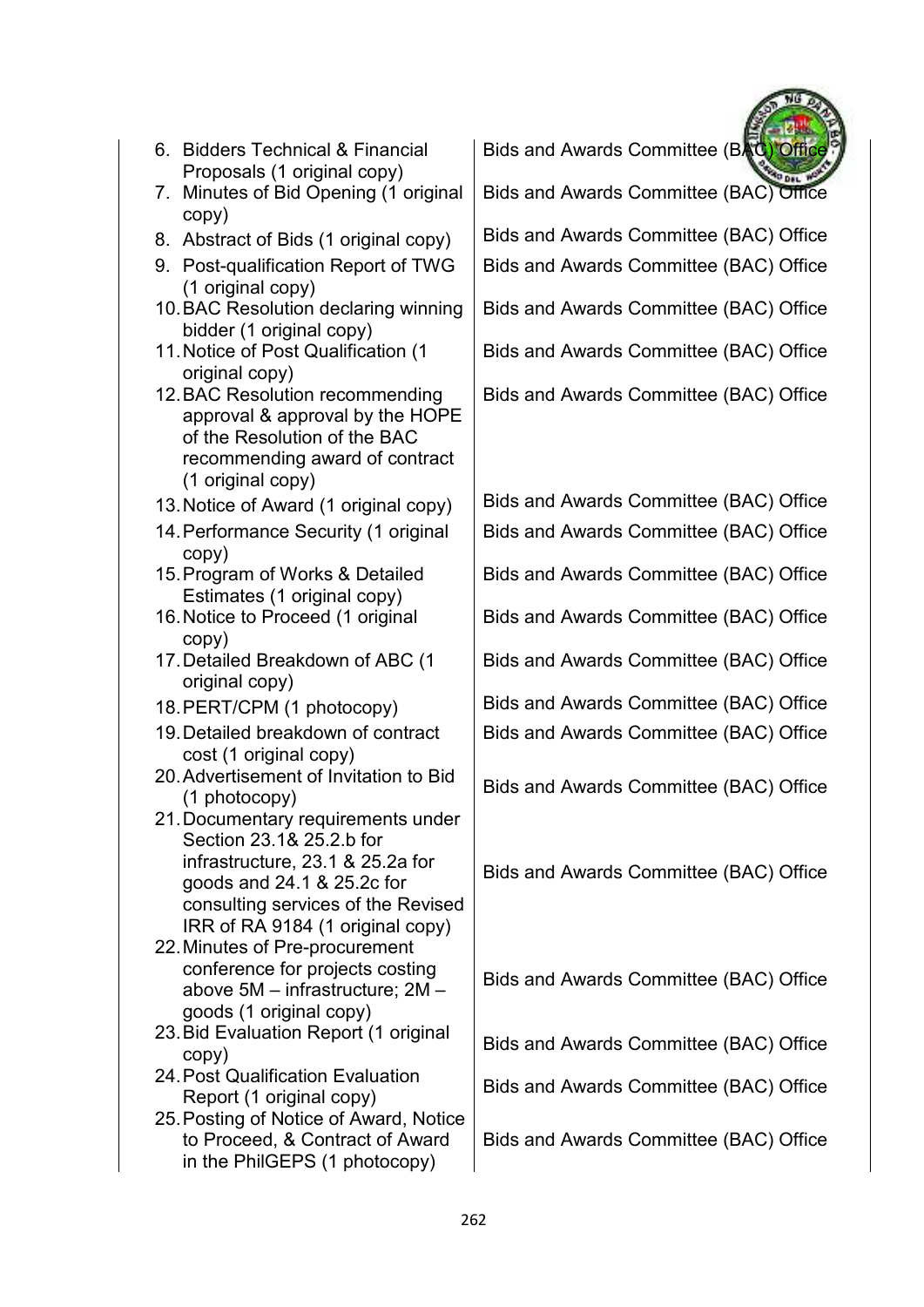| 26. Authorization by Local<br>Sanggunian for the Local Chief<br>Executive to enter into contract (1<br>original copy)                                        | Bids and Awards Committee (BAC)        |
|--------------------------------------------------------------------------------------------------------------------------------------------------------------|----------------------------------------|
| 27. Evidence of Invitation of three<br>observers in all stages of the<br>procurement process (1 original<br>copy)                                            | Bids and Awards Committee (BAC) Office |
| 28. Purchase Request (PR) (1<br>original copy)                                                                                                               | <b>Requesting Office</b>               |
| <b>Additional requirements for</b>                                                                                                                           |                                        |
| Infrastructure:                                                                                                                                              |                                        |
| 1. Letter request from contractor for<br>advance/progress/final payment<br>or for substitution in case of<br>release of retention money (1<br>original copy) | <b>Contractor/ Supplier</b>            |
| <b>Common to progress/final payments:</b>                                                                                                                    |                                        |
| 1. Statement of Work Accomplished<br>(1 original copy)                                                                                                       | City Engineering Office (CEO)          |
| 2. Inspection Report by the Agency's<br>Authorized Engineer (1 original<br>copy)                                                                             | City Engineering Office (CEO)          |
| 3. Results of Test Analysis, if<br>applicable (1 original copy)                                                                                              | City Engineering Office (CEO)          |
| 4. Statement of Time Elapsed (1<br>original copy)                                                                                                            | City Engineering Office (CEO)          |
| 5. Monthly Certificate of Payment (1<br>original copy)                                                                                                       | City Engineering Office (CEO)          |
| 6. Contractor's Affidavit (1 original<br>copy)                                                                                                               | City Engineering Office (CEO)          |
| 7. Pictures, before, during& after<br>construction (1 original copy)                                                                                         | City Engineering Office (CEO)          |
| 8. Vouchers of all previous<br>payments (1 photocopy)                                                                                                        | City Engineering Office (CEO)          |
| 9. Certificate of Completion (1<br>original copy)                                                                                                            | City Engineering Office (CEO)          |
| <b>Advance Payments:</b><br>1. Irrevocable Standby Letter of<br><b>Credit/Security Bond/Bank</b><br>Guarantee (1 original copy)                              | <b>Contractor/ Supplier</b>            |
| <b>Variation Order/Change Order/Extra</b><br><b>Work Order:</b>                                                                                              |                                        |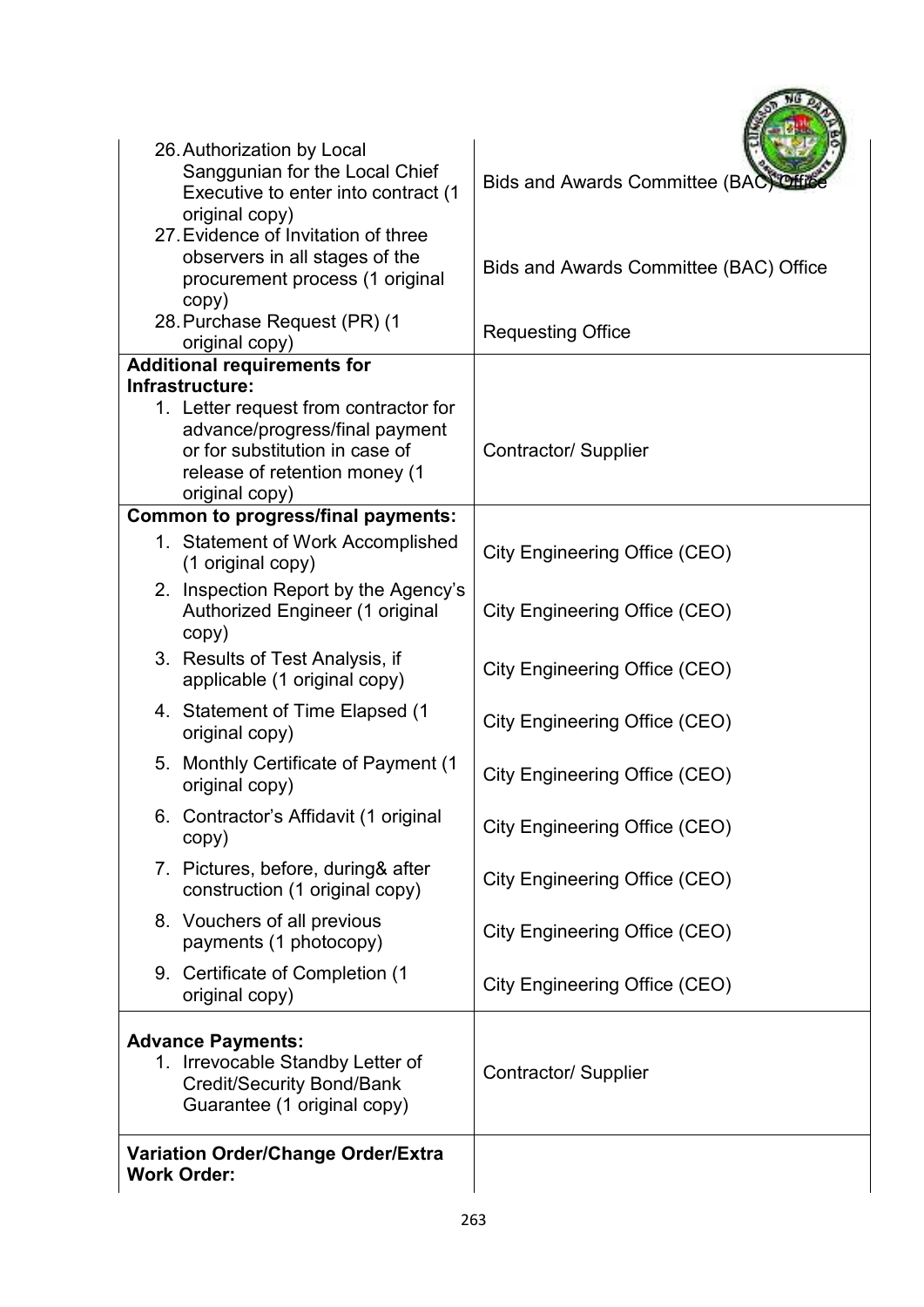| 1. Approved Change Order<br>(CO)/Extra Work Order (EWO) (1<br>photocopy)                                                                                                                  | City Engineering Office (CEO)/Cont                                               |
|-------------------------------------------------------------------------------------------------------------------------------------------------------------------------------------------|----------------------------------------------------------------------------------|
| 2. Approved original plans indicating<br>the affected portion(s) of the<br>project & duly revised plans &<br>specifications (1 photocopy)                                                 | City Engineering Office (CEO)/Contractor                                         |
| 3. Agency's report establishing the<br>necessity/justification(s) for the<br>need of such CO and/or EWO (1<br>photocopy)                                                                  | City Engineering Office (CEO)/Contractor                                         |
| 4. Approved/revised PERT/CPM (1<br>photocopy)                                                                                                                                             | City Engineering Office (CEO)/Contractor                                         |
| 5. Approved detailed breakdown of<br>contract cost of VO (1 photocopy)                                                                                                                    | City Engineering Office (CEO)/Contractor                                         |
| 6. Additional performance security if<br>VO exceeds 10% of the original<br>cost (1 original copy)                                                                                         | City Engineering Office (CEO)/Contractor                                         |
| <b>Final Payment:</b>                                                                                                                                                                     |                                                                                  |
| 1. As-Built plans (1 original copy)                                                                                                                                                       | City Engineering Office (CEO)/Contractor                                         |
| 2. Warranty security (1 original copy)                                                                                                                                                    | City Engineering Office (CEO)/Contractor                                         |
| 3. Clearance from the Provincial<br>Treasurer that the corresponding<br>sand & gravel fees have been<br>paid (1 original copy)                                                            | City Engineering Office (CEO)/Contractor                                         |
| 4. Turn-over documents/transfer of<br>project & facilities (1 photocopy)                                                                                                                  | City Engineering Office (CEO)/Contractor                                         |
| <b>Release of Retention Money:</b>                                                                                                                                                        |                                                                                  |
| 1. Any security in the form of cash,<br>bank guarantee, etc. (1 original<br>copy)<br>2. Certification from the end-user<br>that the project is completed &<br>inspected (1 original copy) | City Engineering Office (CEO)/Contractor                                         |
| <b>Requirements of Procurement</b><br>through Alternative Modes:                                                                                                                          |                                                                                  |
| Documents to be submitted to COA<br>within 5 working days from the<br>execution of the contract:                                                                                          |                                                                                  |
| 1. Purchase Order (PO) (3 original                                                                                                                                                        |                                                                                  |
| copies)<br>2. Proof of Posting of invitation or<br>Request of Price Quotation in the<br>Phil (1 original copy)                                                                            | Bids and Awards Committee (BAC) Office<br>Bids and Awards Committee (BAC) Office |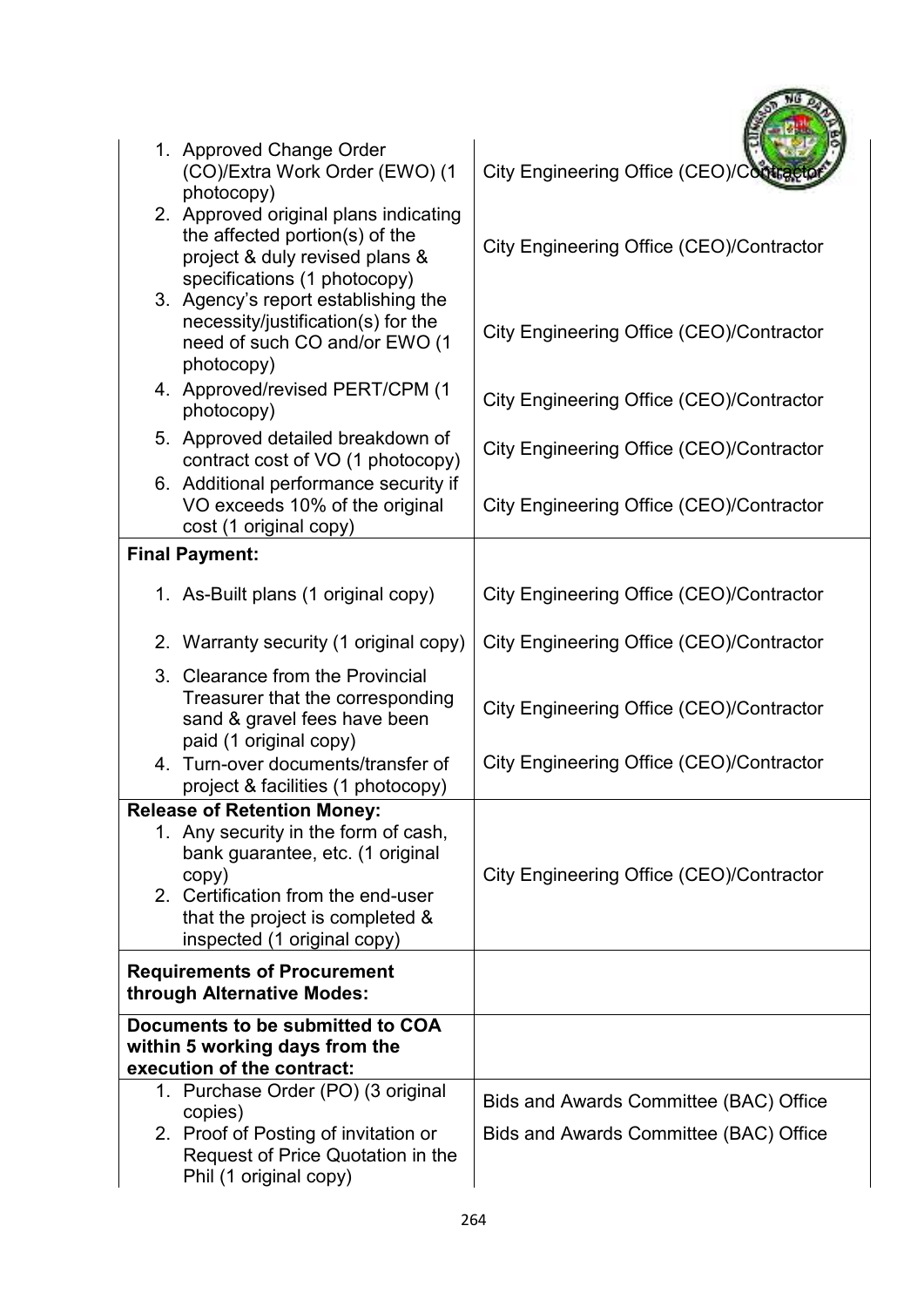| 3. Performance & warranty<br>securities (1 original copy)                                                                                                                                                                                                                                                                                   | Bids and Awards Committee (BAC) Office |
|---------------------------------------------------------------------------------------------------------------------------------------------------------------------------------------------------------------------------------------------------------------------------------------------------------------------------------------------|----------------------------------------|
| 4. BAC Resolution for the use of<br>Alternative Mode of Procurement/<br>Minutes of BAC Meeting (1<br>original copy)                                                                                                                                                                                                                         | Bids and Awards Committee (BAC) Office |
| 5. Proof of Posting of Notice of<br>Award (1 original copy)                                                                                                                                                                                                                                                                                 | Bids and Awards Committee (BAC) Office |
| 6. Approved Procurement Plan<br>(APP) (1 original copy)                                                                                                                                                                                                                                                                                     | <b>Procuring offices</b>               |
| 7. Purchase Request (PR) (3<br>original copies)<br>8. Delivery Receipt/ Invoice/                                                                                                                                                                                                                                                            | <b>Procuring offices</b>               |
| Bill/Statement of Account etc. (1<br>original copy)                                                                                                                                                                                                                                                                                         | Contractor/ Supplier                   |
| 9. Inspection & Acceptance Report<br>(1 original copy)                                                                                                                                                                                                                                                                                      | <b>Procuring offices</b>               |
| 10. Sworn Statement of the<br>prospective bidder that it is not<br>blacklisted or barred from bidding<br>by the Government and Sworn<br>Affidavit of the bidder that it is not<br>related to the HOPE by<br>consanguinity or affinity up to the<br>third civil degree (1 original copy)<br>11. Such other documents considered<br>necessary | Contractor/ Supplier                   |
| <b>Additional Documentary</b>                                                                                                                                                                                                                                                                                                               |                                        |
| <b>Requirements if:</b>                                                                                                                                                                                                                                                                                                                     |                                        |
| <b>Limited Source Bidding</b>                                                                                                                                                                                                                                                                                                               |                                        |
| Specific requirements to be submitted to                                                                                                                                                                                                                                                                                                    |                                        |
| COA within 5 working days from the<br>execution of the contract:                                                                                                                                                                                                                                                                            |                                        |
| 1. Copy of direct invitation to bid (1<br>original copy)                                                                                                                                                                                                                                                                                    | Bids and Awards Committee (BAC) Office |
| 2. Abstract of bids (1 original copy)                                                                                                                                                                                                                                                                                                       | Bids and Awards Committee (BAC) Office |
| 3. Performance and Warranty (for<br>highly specialized goods) Security<br>(1 original copy)                                                                                                                                                                                                                                                 | Bids and Awards Committee (BAC) Office |
| 4. Notice of Award (1 original copy)                                                                                                                                                                                                                                                                                                        | Bids and Awards Committee (BAC) Office |
| 5. Winning bidder's offer or proposal<br>(1 original copy)                                                                                                                                                                                                                                                                                  | Bids and Awards Committee (BAC) Office |
| 6. Documentary requirements under<br>Sections $23.1$ & $25.2(a)$ for goods<br>of the Revised IRR of RA no.1984<br>(1 original copy)                                                                                                                                                                                                         | Bids and Awards Committee (BAC) Office |
| 7. Bid Security (1 original copy)                                                                                                                                                                                                                                                                                                           | Contractor/ Supplier                   |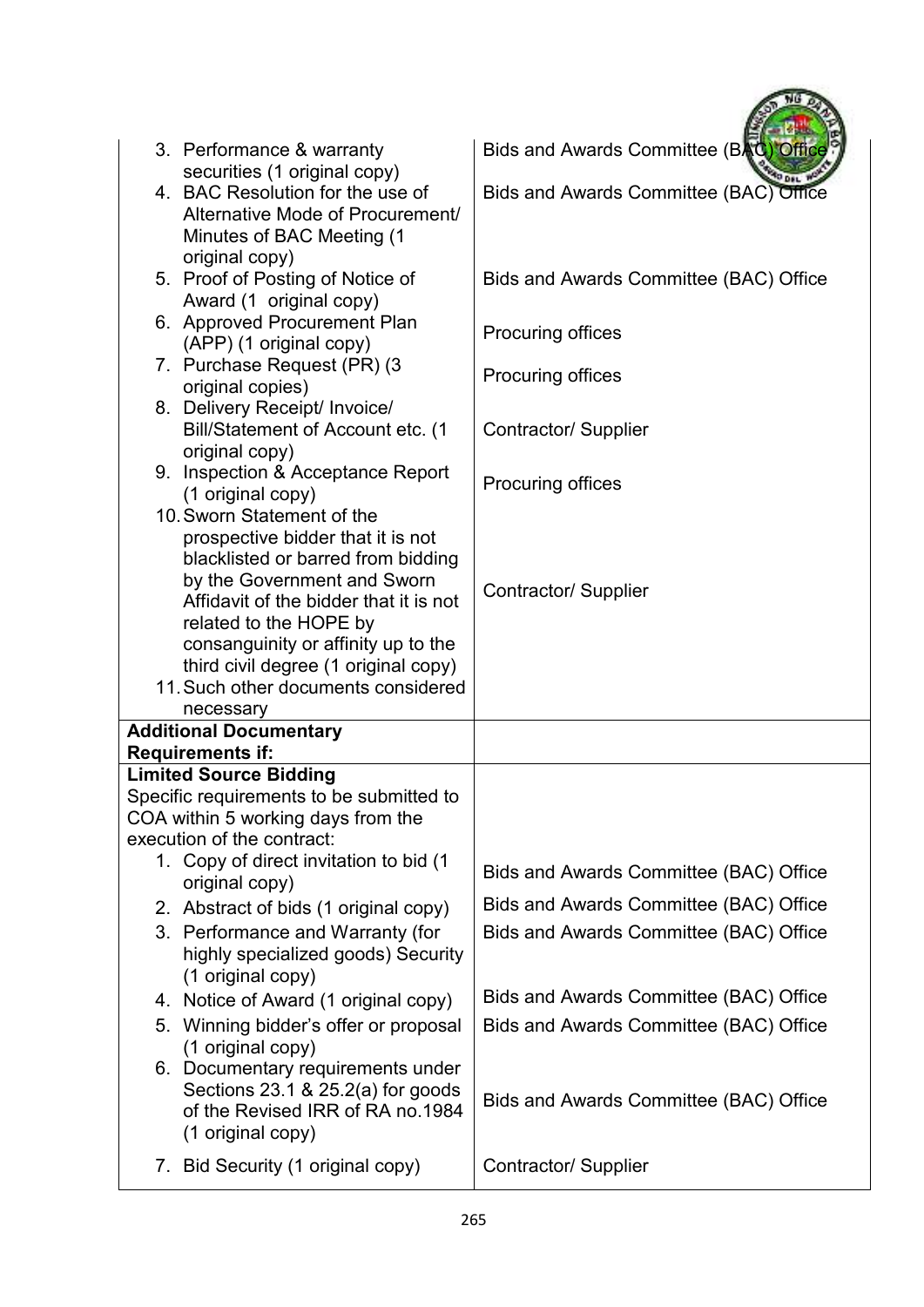| <b>Direct Contracting</b>                |                                        |
|------------------------------------------|----------------------------------------|
| Specific requirements to be submitted to |                                        |
| COA within 5 working days from the       |                                        |
| execution of the contract:               |                                        |
| 1. Request for Quotation (1 original     |                                        |
| copy)                                    | Bids and Awards Committee (BAC) Office |
| 2. Certificate of Exclusive              | Bids and Awards Committee (BAC) Office |
| Distributorship (1 original copy)        |                                        |
| 3. Direct Purchase Award (1 original     | Bids and Awards Committee (BAC) Office |
| copy)                                    |                                        |
| 4. Warranty Security (1 original         | Bids and Awards Committee (BAC) Office |
| copy)                                    |                                        |
| <b>Repeat Order</b>                      |                                        |
| Specific requirements to be submitted to |                                        |
| COA within 5 working days from the       |                                        |
| execution of the contract:               |                                        |
| 1. Copy of the Original Contract         |                                        |
| awarded through public bidding (1        |                                        |
| original copy)                           | Bids and Awards Committee (BAC) Office |
| 2. Certification from the Purchasing     |                                        |
| Office that the supplier has             |                                        |
| complied with all the requirements       | Bids and Awards Committee (BAC) Office |
| under the original contract (1           |                                        |
| original copy)                           |                                        |
| 3. Warranty Security (1 original         |                                        |
| copy)                                    | Bids and Awards Committee (BAC) Office |
| <b>Shopping</b>                          |                                        |
| Specific requirements to be submitted to |                                        |
| COA within 5 working days from the       |                                        |
| execution of the contract:               |                                        |
| 1. Price quotations from at least 3      |                                        |
| bona fide & reputable suppliers (1       |                                        |
| original copy)                           | Bids and Awards Committee (BAC) Office |
|                                          |                                        |
| 2. Abstract of Canvass (1 original       | Bids and Awards Committee (BAC) Office |
| copy)                                    |                                        |
| <b>Negotiated Procurement:</b>           |                                        |
| 1. Price quotation/bids/final offers     |                                        |
| from at least three invited              | Bids and Awards Committee (BAC) Office |
| suppliers (1 original copy)              |                                        |
| 2. Abstract of submitted price           |                                        |
| quotation (1 original copy)              | Bids and Awards Committee (BAC) Office |
|                                          |                                        |
| 3. BAC Resolution recommending           |                                        |
| award of contract to Lowest              |                                        |
| <b>Calculated Responsive Bid</b>         | Bids and Awards Committee (BAC) Office |
| (LCRB) (1 original copy)                 |                                        |
|                                          |                                        |
|                                          |                                        |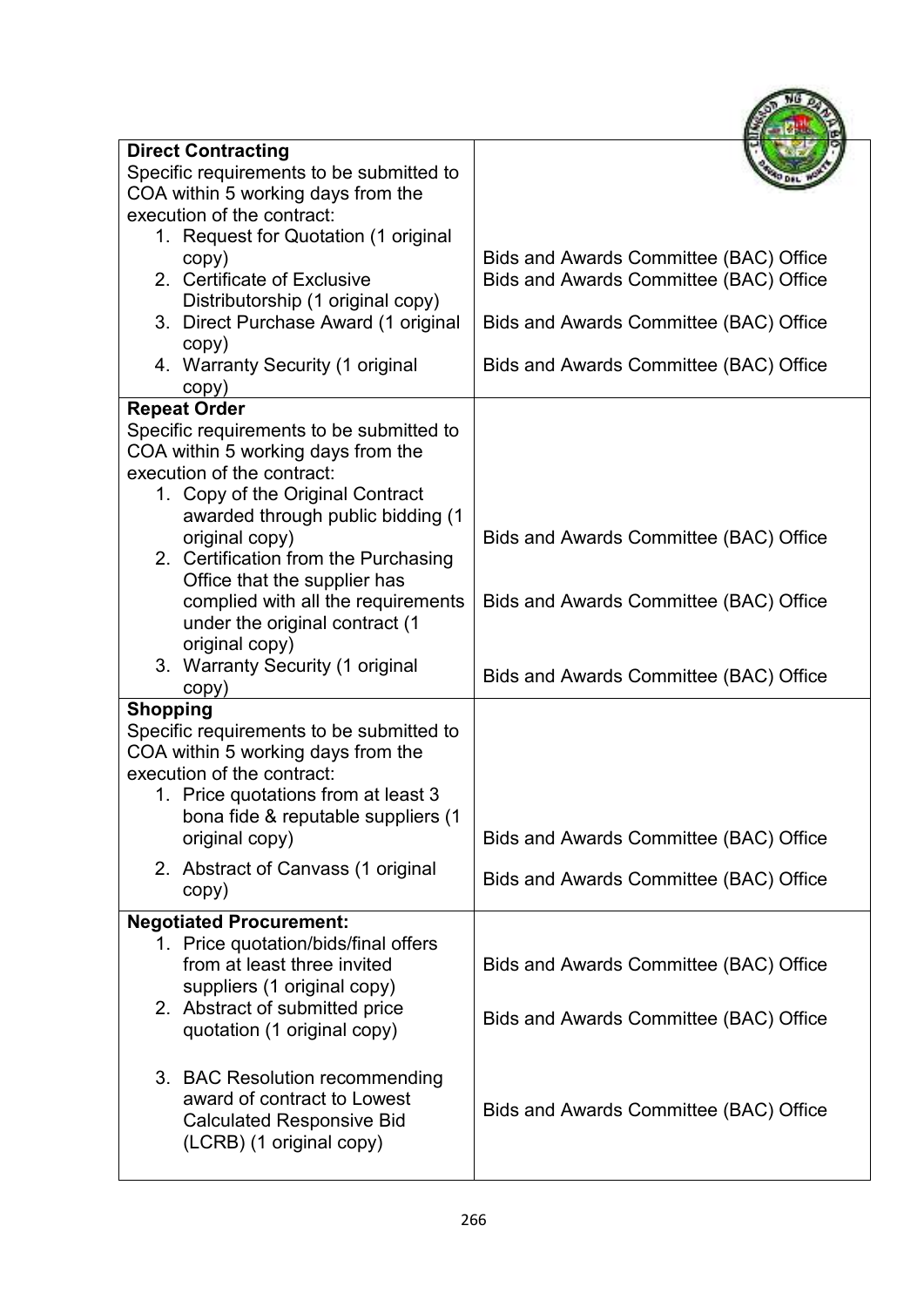| <b>Additional requirements if:</b>                                                                                                                                                                                                                                                                        |                                                                                                                            |
|-----------------------------------------------------------------------------------------------------------------------------------------------------------------------------------------------------------------------------------------------------------------------------------------------------------|----------------------------------------------------------------------------------------------------------------------------|
| <b>Two Failed biddings</b>                                                                                                                                                                                                                                                                                |                                                                                                                            |
| 1. Agency's offer for negotiations<br>with selected suppliers,<br>contractors or consultants (1<br>original copy)<br>2. Certification of BAC on the failure<br>of competitive bidding (1 original<br>copy)<br>3. Evidence of invitation of<br>observers in all stages of<br>negotiation (1 original copy) | Bids and Awards Committee (BAC) Office<br>Bids and Awards Committee (BAC) Office<br>Bids and Awards Committee (BAC) Office |
| <b>Emergency Cases</b>                                                                                                                                                                                                                                                                                    |                                                                                                                            |
| 1. Justification as to the necessity of<br>purchase (1 original copy)                                                                                                                                                                                                                                     | Bids and Awards Committee (BAC) Office                                                                                     |
| <b>Small Value Procurement</b>                                                                                                                                                                                                                                                                            |                                                                                                                            |
| 1. Letter/invitation to submit<br>proposal (1 original copy)                                                                                                                                                                                                                                              | Bids and Awards Committee (BAC) Office                                                                                     |
| <b>Additional requirements for Public</b><br><b>Bidding or Alternative Modes of</b><br>procurement for:                                                                                                                                                                                                   |                                                                                                                            |
| <b>Supplies, Materials, Equipment and</b>                                                                                                                                                                                                                                                                 |                                                                                                                            |
| <b>Motor Vehicles:</b><br>1. Samples/brochures/photographs<br>(1 original copy)<br>2. Dealer's/Suppliers' Invoices (1                                                                                                                                                                                     | <b>Supplier/Dealer/Contracting Party</b><br><b>Supplier/Dealer/Contracting Party</b>                                       |
| original copy)<br>Result of Test Analysis, if<br>applicable (1 original copy)                                                                                                                                                                                                                             | PEO/CEO                                                                                                                    |
| 4. Inspection and Acceptance<br>Report (1 original copy)                                                                                                                                                                                                                                                  | General Services Office (GSO)                                                                                              |
| 5. Property Acknowledgment<br>Receipt (1 original copy)                                                                                                                                                                                                                                                   | General Services Office (GSO)                                                                                              |
| 6. Warranty Security (1 original<br>copy)                                                                                                                                                                                                                                                                 | <b>Supplier/Dealer/Contracting Party</b>                                                                                   |
| 7. Purchase Request (1 original<br>copy)                                                                                                                                                                                                                                                                  | Procuring offices                                                                                                          |
| 8. Authority to Purchase from Local<br>Chief Executives (in case of Motor<br>Vehicle) (1 original copy)                                                                                                                                                                                                   | Procuring offices                                                                                                          |
| For drugs and medicines:                                                                                                                                                                                                                                                                                  |                                                                                                                            |
| 1. Certificate of product registration<br>from FDA (1 original copy)                                                                                                                                                                                                                                      | <b>Supplier/Dealer/Contracting Party</b>                                                                                   |
| 2. Certificate of Good Manufacturing<br>practice from FDA (1 original<br>copy)                                                                                                                                                                                                                            | <b>Supplier/Dealer/Contracting Party</b>                                                                                   |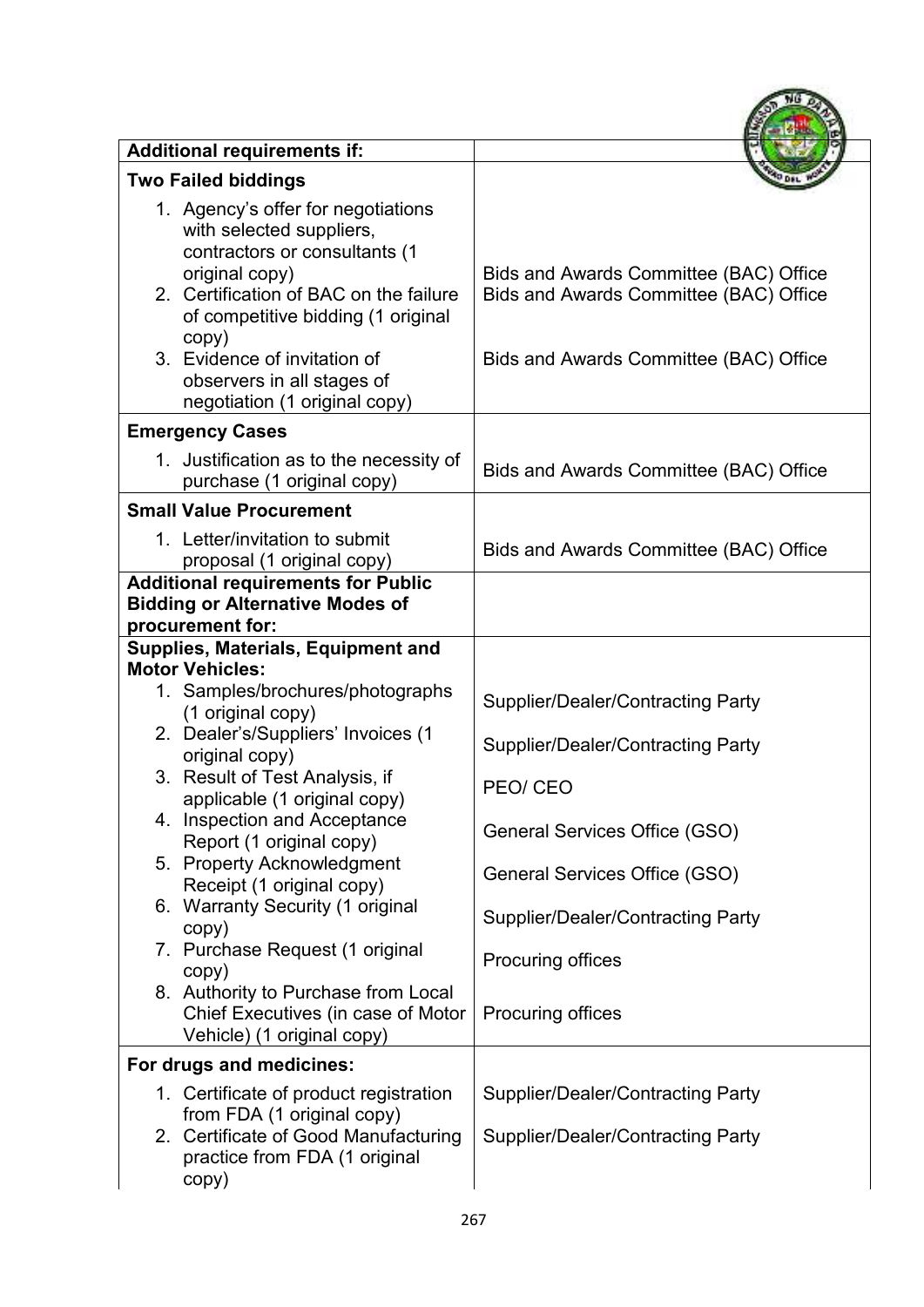| 3. Certification that the supplier is an<br>authorized distributor/dealer (1<br>original copy)                                                           |                                                                                                                                                                               |                                                      | Supplier/Dealer/Contracting Par |                                     |
|----------------------------------------------------------------------------------------------------------------------------------------------------------|-------------------------------------------------------------------------------------------------------------------------------------------------------------------------------|------------------------------------------------------|---------------------------------|-------------------------------------|
| <b>Repairs and Maintenance of</b>                                                                                                                        |                                                                                                                                                                               |                                                      |                                 |                                     |
| <b>Equipment and Motor Vehicles:</b><br>1. Pre-inspection Report (1 original<br>copy)                                                                    |                                                                                                                                                                               |                                                      | General Services Office (GSO)   |                                     |
| 2. Report of Waste Materials (1<br>original copy)                                                                                                        |                                                                                                                                                                               |                                                      | General Services Office (GSO)   |                                     |
| 3. Warranty Certificate (1 original<br>copy)                                                                                                             |                                                                                                                                                                               | <b>Supplier/Dealer/Contracting Party</b>             |                                 |                                     |
| 4. Post-inspection Reports (1<br>original copy)                                                                                                          |                                                                                                                                                                               | General Services Office (GSO)                        |                                 |                                     |
| <b>Advertising Expense:</b><br>1. Copy of newspaper clippings<br>evidencing publication and/or CD<br>in case of TV/Radio Commercial<br>(1 original copy) |                                                                                                                                                                               | Bids and Awards Committee (BAC) Office               |                                 |                                     |
| <b>Rental Contracts:</b>                                                                                                                                 |                                                                                                                                                                               |                                                      |                                 |                                     |
| For equipment rental/ lease contract:<br>1. Agency evaluation of equipment<br>utilization (1 original copy)<br>2. Pertinent data of area of operation    |                                                                                                                                                                               | <b>Procuring offices</b><br><b>Procuring offices</b> |                                 |                                     |
| <b>Fuel, Oil and Lubricant Expense:</b>                                                                                                                  |                                                                                                                                                                               |                                                      |                                 |                                     |
| 1. Trip Ticket (1 original copy)                                                                                                                         |                                                                                                                                                                               | <b>Procuring offices</b>                             |                                 |                                     |
| 2. Withdrawal Slip (1 original copy)                                                                                                                     |                                                                                                                                                                               | <b>Supplier/Dealer/Contracting Party</b>             |                                 |                                     |
| <b>CLIENT STEPS</b>                                                                                                                                      | <b>AGENCY</b><br><b>ACTIONS</b>                                                                                                                                               | <b>FEES TO BE</b><br><b>PAID</b>                     | <b>PROCESSING</b><br>TIME       | <b>PERSON</b><br><b>RESPONSIBLE</b> |
| 1. Submit the DVs<br>together with the<br>required supporting<br>documents to the<br><b>City Accounting</b><br>Office                                    | 1. Receive the<br>DVs with<br>attached<br>supporting<br>documents and<br>forward to the<br>assigned Audit<br>Analyst for pre-<br>audit<br>1.1 Advise the<br>requesting office | None                                                 | 2 Minutes per<br><b>DV</b>      | Administrative<br>Clerk<br>CAO      |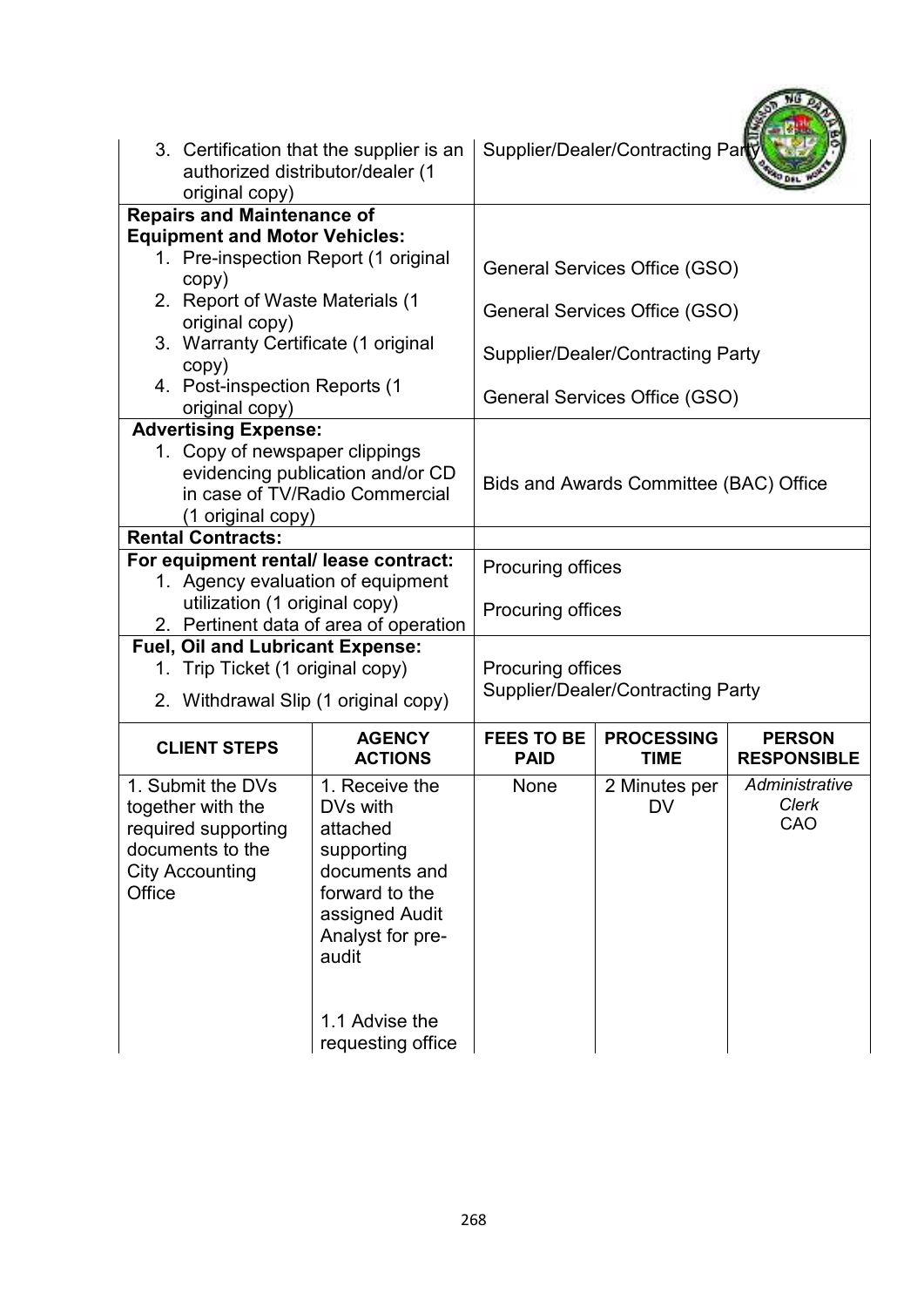|                                                                         | 1.2. Pre-audit of<br>disbursement<br>vouchers                                                                        | None        | 30 Minutes<br>per DV<br>depending on<br>the nature<br>and<br>complexity of<br>transaction | <b>Audit Analyst</b><br>CAO                               |
|-------------------------------------------------------------------------|----------------------------------------------------------------------------------------------------------------------|-------------|-------------------------------------------------------------------------------------------|-----------------------------------------------------------|
|                                                                         | 1.3. Review and<br>Approval of DVs                                                                                   | None        | 15 Minutes<br>per DV<br>depending on<br>the nature<br>and<br>complexity of<br>transaction | <b>City Accountant</b><br>or Officer-in-<br>Charge<br>CAO |
|                                                                         | 1.4. Assign<br>number to<br>approved<br>vouchers and<br>prepare<br>transmittal list to<br>City Treasurer's<br>Office | <b>None</b> | 3 Minutes per<br><b>DV</b>                                                                | Administrative<br><b>Clerk</b><br>CAO                     |
| 2. Acknowledge<br>receipt of transmitted<br>DVs from City<br>Accounting | 2.1 Transmit list<br>of approved DVs<br>to City<br>Treasurer's<br>Office                                             | None        | 5 Minutes                                                                                 | Administrative<br>Clerk<br>CAO                            |
| Received                                                                | Release<br>2.2 File received<br>copy of<br>transmittal list for<br>future reference.                                 | None        | 2 Minutes                                                                                 | Administrative<br>Clerk<br>CAO                            |
|                                                                         | <b>TOTAL:</b>                                                                                                        | <b>None</b> | <b>57 Minutes</b>                                                                         |                                                           |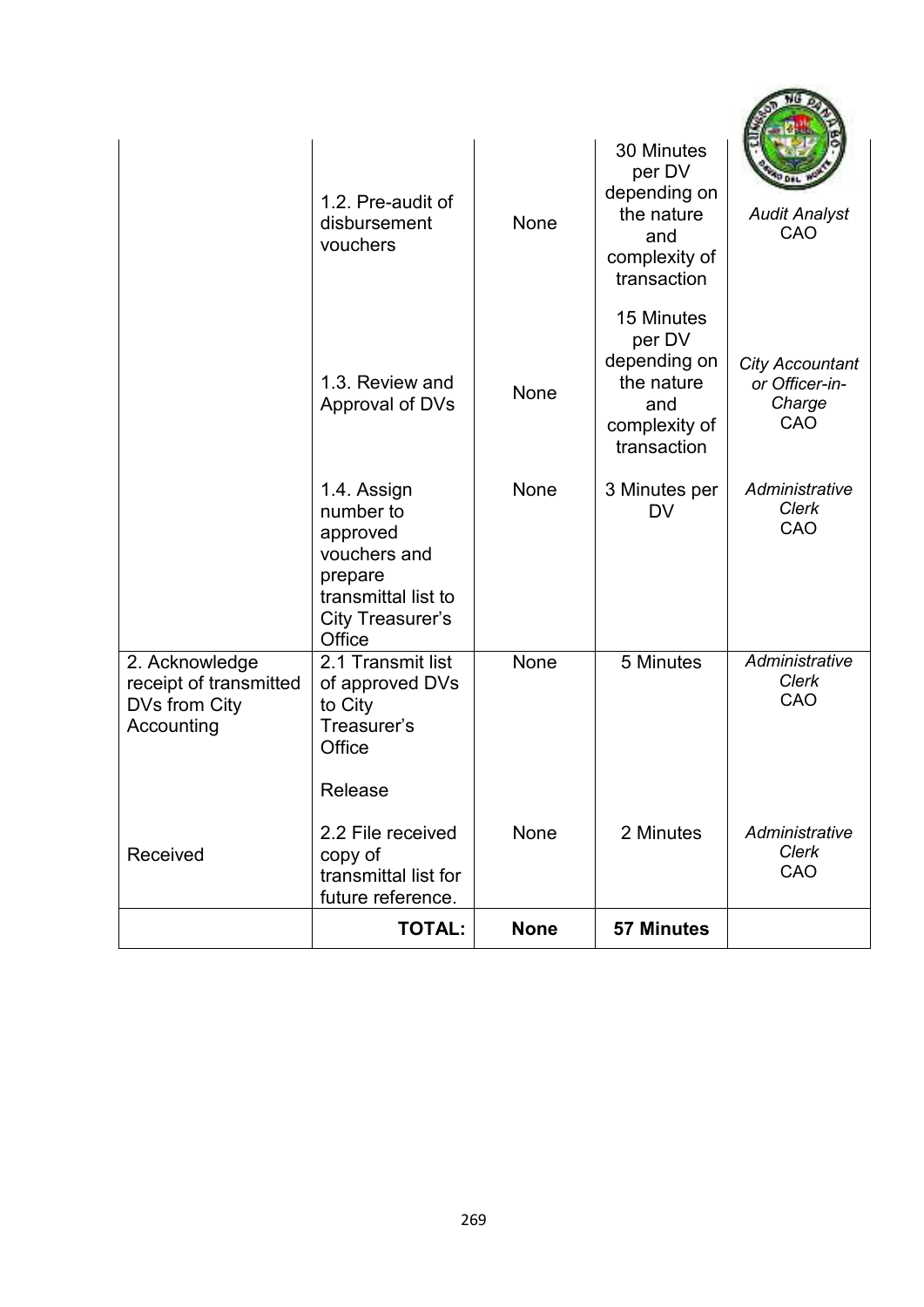#### **5. Pre-Audit and Approval of Disbursement Vouchers (DVs) for Limited Financial Assistance and grant of Cash Advance and Reimbursement of Travels and Trainings**

Disbursement Vouchers for processing are forwarded to the City Accounting Office for pre-audit and certification as to completeness and propriety of its supporting documents. Disbursement for cash advances and/or reimbursement of travels and trainings are granted to accountable officers and employees of the agency for a legally authorized specific purpose only and shall be reported as soon as the purpose for which it was given has been served. No additional cash advances shall be allowed to any official or employee unless the previous cash advance granted is first liquidated and accounted for in the books.

| <b>Office or Division:</b>                                                                                                                                                                                                  | <b>City Accounting Office</b>                                                                                                                                                                                                            |                                                                                                                           |  |
|-----------------------------------------------------------------------------------------------------------------------------------------------------------------------------------------------------------------------------|------------------------------------------------------------------------------------------------------------------------------------------------------------------------------------------------------------------------------------------|---------------------------------------------------------------------------------------------------------------------------|--|
| <b>Classification:</b>                                                                                                                                                                                                      | Simple                                                                                                                                                                                                                                   |                                                                                                                           |  |
| <b>Type of Transaction:</b>                                                                                                                                                                                                 |                                                                                                                                                                                                                                          | G2G - Government to Government                                                                                            |  |
| Who may avail:                                                                                                                                                                                                              | Indigent, marginal and disadvantaged individuals and families<br>in crisis situation or difficult circumstances, City Officials,<br>employees (local and from other government agencies) and<br>other individuals w/ authority to travel |                                                                                                                           |  |
| <b>CHECKLIST OF REQUIREMENTS</b>                                                                                                                                                                                            |                                                                                                                                                                                                                                          | <b>WHERE TO SECURE</b>                                                                                                    |  |
| 1. Disbursement Vouchers (4<br>copies, 1 original)                                                                                                                                                                          |                                                                                                                                                                                                                                          | <b>Requesting Office</b>                                                                                                  |  |
| 2. Approved Certification on<br>Appropriation, Funds and<br><b>Obligation of Allotment (CAFOA)</b><br>(6 copies, 1 original)                                                                                                |                                                                                                                                                                                                                                          | <b>City Budget Office</b>                                                                                                 |  |
| <b>Assistance in Crisis Situations</b><br>1. Barangay Certification for<br>Indigency (1 original copy)<br>2. Note from the Mayor's Office (1<br>original copy)<br>3. Intake Sheet (1 original copy)                         |                                                                                                                                                                                                                                          | Barangay Office where residence is located<br><b>City Mayor's Office</b><br><b>City Social Welfare Development Office</b> |  |
| <b>Pauper's Burial Assistance (Below 60</b><br>years old)<br>1. Barangay Certification for<br>Indigency (1 original copy)<br>2. Death Certificate of indigent<br>individual (1 photocopy)<br>3. Valid ID of claimant/client |                                                                                                                                                                                                                                          | Barangay Office where residence is located<br><b>Requesting Office</b>                                                    |  |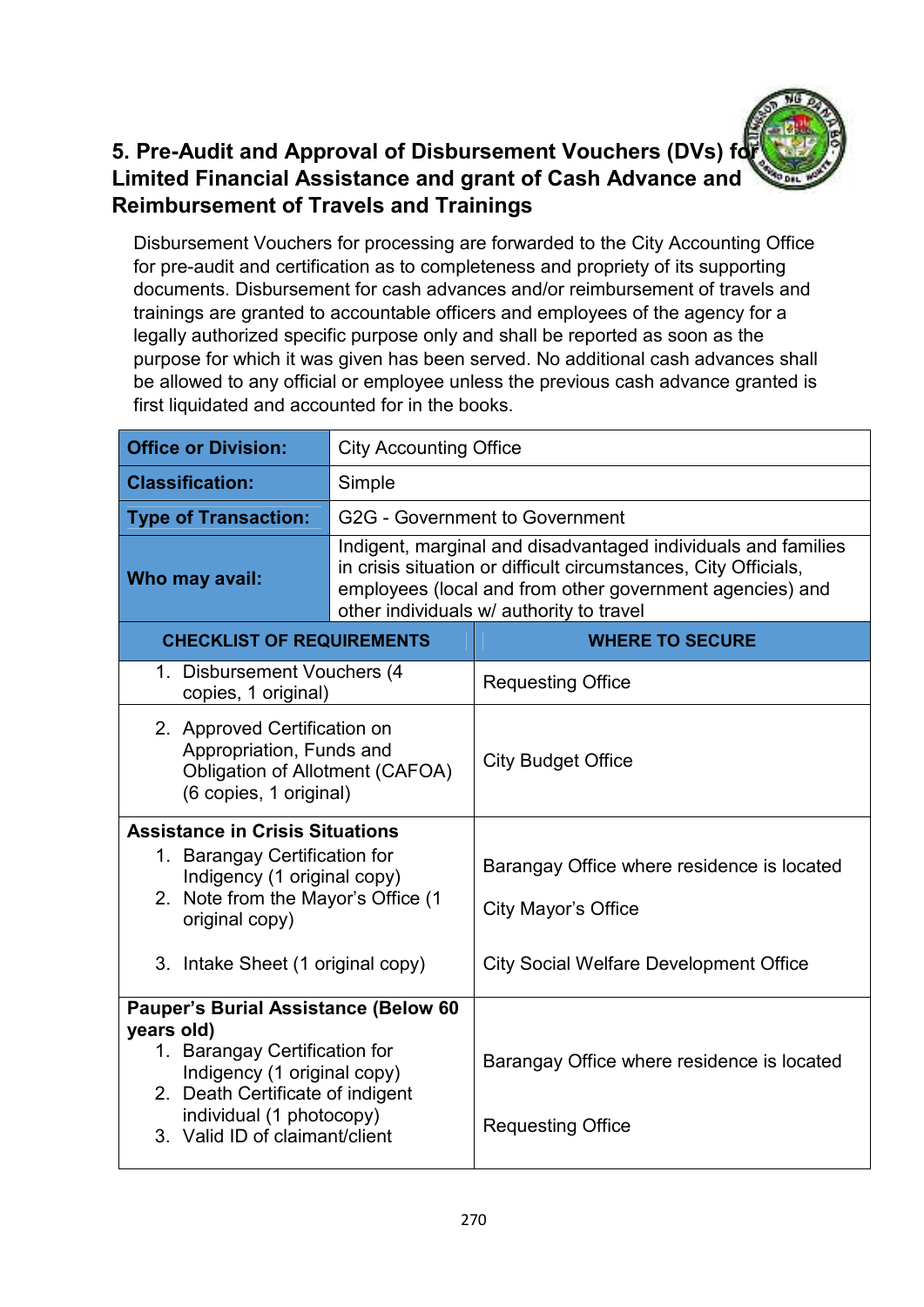| <b>Senior Citizen Burial Assistance (60</b>                                                 |                                                        |
|---------------------------------------------------------------------------------------------|--------------------------------------------------------|
| years old and above)                                                                        |                                                        |
| 1. Barangay Certification (1 original<br>copy)                                              | Barangay Office where residence is located             |
| 2. Certification from the Senior<br>Citizen President (1 original copy)                     | <b>OSSA</b>                                            |
| 3. Death Certificate of indigent<br>Senior Citizen (1 photocopy)                            | <b>Requesting Office</b>                               |
| 4. Senior Citizen ID back to back (2<br>photocopies)                                        | <b>Requesting Office</b>                               |
| 5. Valid ID of claimant/client                                                              |                                                        |
| <b>Crisis Intervention Assistance</b>                                                       |                                                        |
| 1. Intake sheet/ Brief case summary<br>(1 original copy)                                    | <b>City Social Welfare Development Office</b>          |
| 2. Barangay Certification (1 original<br>copy)                                              | Barangay Office where residence is located             |
| 3. Bureau of Fire Protection<br>Certification (1 original copy)                             | <b>Bureau of Fire Protection</b>                       |
| 4. Pictures of damaged structures (1<br>printed copy)                                       | <b>Requesting Office</b>                               |
| 5. Valid ID of claimant/client                                                              |                                                        |
| <b>Grant of Cash Advance</b>                                                                |                                                        |
| 1. Approved Travel Order/Online<br>Learning & Development (1<br>original copy)              | <b>City Human Resource Office/Requesting</b><br>Office |
| 2. Communication/ Invitation (1<br>original copy)                                           | Host of Seminar, Training or Meeting                   |
| 3. Approved Itinerary of Travel<br>(Appendix A) (1 original copy)                           | <b>Requesting Office</b>                               |
| 4. Certification from the City<br>Accountant of no outstanding CA<br>(1 original copy)      | <b>City Accounting Office</b>                          |
| <b>Additional Requirements:</b>                                                             |                                                        |
| For Reimbursement of Travels and                                                            |                                                        |
| Trainings:                                                                                  |                                                        |
| 1. Certificate of Travel Completed<br>(Appendix B) (1 original copy)                        | <b>Requesting Office</b>                               |
| 2. Certificate of Appearance/<br>Completion/ Attendance/<br>Participation (1 original copy) | Host of Seminar, Training or Meeting                   |
| 3. Official Receipt- Registration Fee<br>(1 original copy)                                  | Host of Seminar, Training or Meeting                   |
| 4. Official Receipt- plane ticket,<br>barge fee, etc. (1 original copy)                     | <b>Requesting Office</b>                               |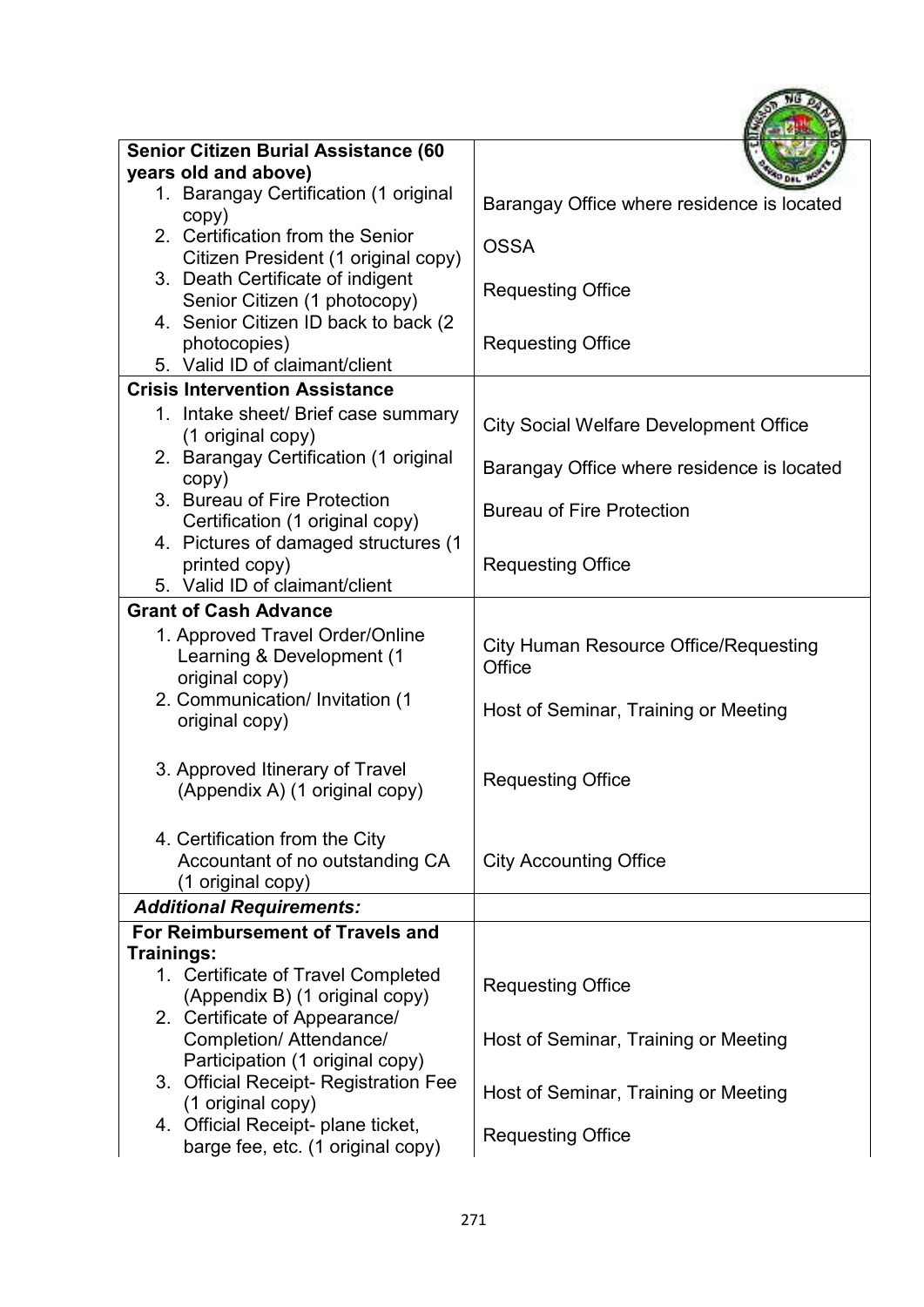| 5. Tickets- plane, bus, barge, etc. (1<br>original copy)<br>6. Boarding Pass (1 original copy)<br>7. Terminal Fee (1 original copy)<br>Certification of Expenses not<br>8.<br>below) or Reimbursement of<br>Expenses Receipts w/ copy of<br>(1 original copy)<br>9. SP Resolution - for non- | Requiring Receipts (Php 300 and<br>Driver's License (Above Php 300)                                                                                           | <b>Requesting Office</b><br><b>Requesting Office</b><br><b>Requesting Office</b><br><b>Requesting Office</b> |                                   |                                                           |
|----------------------------------------------------------------------------------------------------------------------------------------------------------------------------------------------------------------------------------------------------------------------------------------------|---------------------------------------------------------------------------------------------------------------------------------------------------------------|--------------------------------------------------------------------------------------------------------------|-----------------------------------|-----------------------------------------------------------|
| employees with grant of<br>reimbursement (1 original copy)                                                                                                                                                                                                                                   |                                                                                                                                                               | <b>SPO</b>                                                                                                   |                                   |                                                           |
| For Lakbay- Aral and Agency initiated                                                                                                                                                                                                                                                        |                                                                                                                                                               |                                                                                                              |                                   |                                                           |
| travels and trainings:                                                                                                                                                                                                                                                                       |                                                                                                                                                               |                                                                                                              |                                   |                                                           |
| 1. Activity Design (1 original copy)                                                                                                                                                                                                                                                         |                                                                                                                                                               | <b>Requesting Office</b>                                                                                     |                                   |                                                           |
| 2. DILG Approval through<br>Memorandum (1 original copy)                                                                                                                                                                                                                                     |                                                                                                                                                               | <b>DILG</b>                                                                                                  |                                   |                                                           |
| 3. Memorandum Order(1 original<br>copy)                                                                                                                                                                                                                                                      |                                                                                                                                                               |                                                                                                              | Local Chief Executive (LCE)       |                                                           |
| <b>For Drivers:</b>                                                                                                                                                                                                                                                                          |                                                                                                                                                               |                                                                                                              |                                   |                                                           |
| Trip Tickets (1 original copy)<br>1.                                                                                                                                                                                                                                                         |                                                                                                                                                               | <b>Requesting Office</b>                                                                                     |                                   |                                                           |
| <b>CLIENT STEPS</b>                                                                                                                                                                                                                                                                          | <b>AGENCY</b><br><b>ACTIONS</b>                                                                                                                               | <b>FEES TO BE</b><br><b>PAID</b>                                                                             | <b>PROCESSING</b><br><b>TIME</b>  | <b>PERSON</b><br><b>RESPONSIBLE</b>                       |
| 1. Forward the DVs<br>together with the<br>required supporting<br>documents to the City<br><b>Accounting Office</b>                                                                                                                                                                          | 1.1. Receive the<br>DVs with<br>attached<br>supporting<br>documents and<br>forward to the<br>assigned Audit<br>Analyst for pre-<br>audit<br>1.2. Pre-audit of | None<br>None                                                                                                 | 2 Minutes per<br>DV<br>10 Minutes | Administrative<br>Clerk<br>CAO<br><b>Audit Analyst</b>    |
|                                                                                                                                                                                                                                                                                              | disbursement<br>vouchers                                                                                                                                      |                                                                                                              | per DV                            | CAO                                                       |
|                                                                                                                                                                                                                                                                                              | 1.3. Review and<br>Approval of DVs                                                                                                                            | None                                                                                                         | 5 Minutes per<br><b>DV</b>        | <b>City Accountant</b><br>or Officer-in-<br>Charge<br>CAO |
|                                                                                                                                                                                                                                                                                              | 1.5. Assign<br>number to<br>approved<br>vouchers and<br>prepare<br>transmittal list to                                                                        | None                                                                                                         | 3 Minutes                         | Administrative<br>Clerk<br>CAO                            |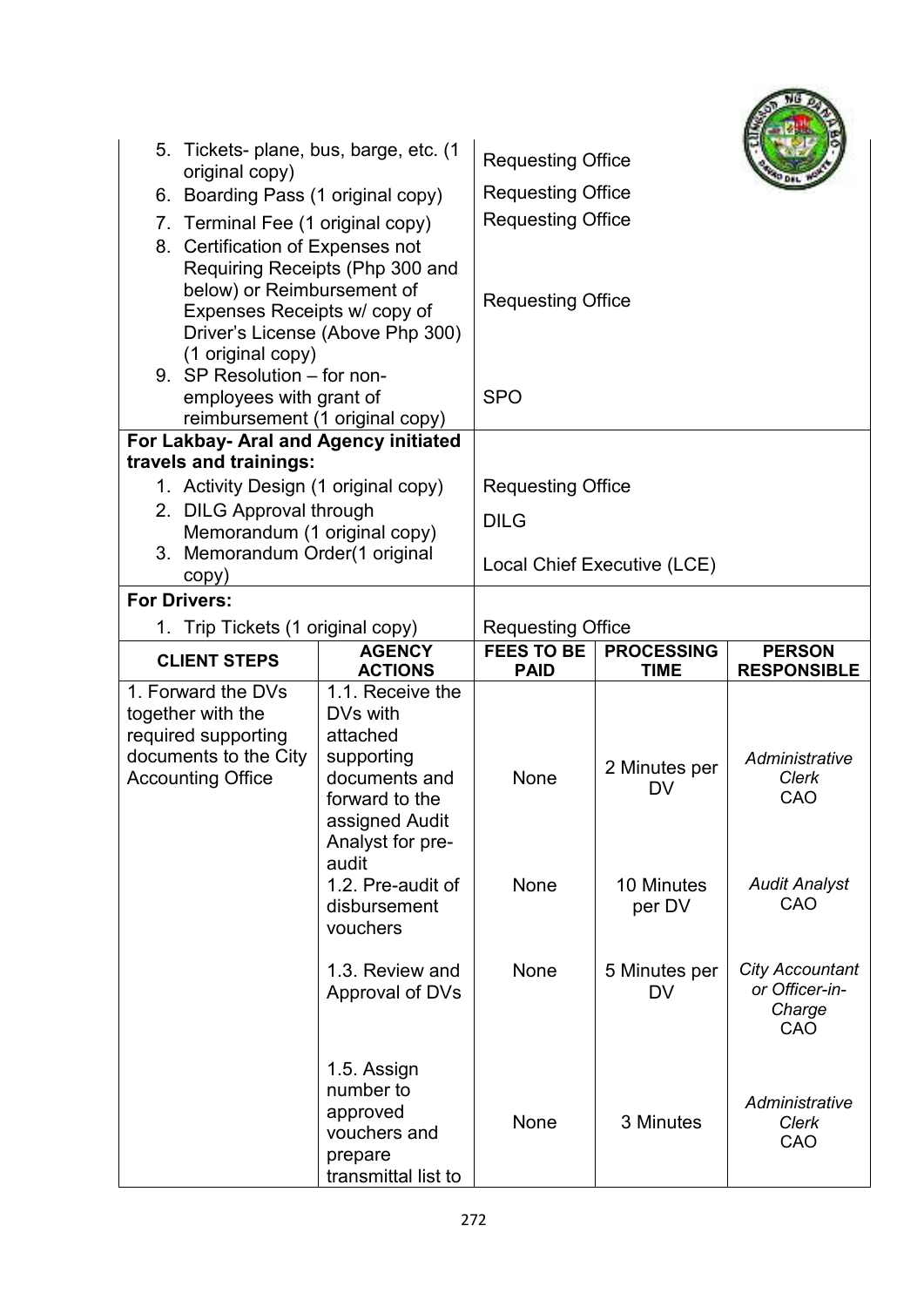|                                                                         | <b>City Treasurer's</b><br>Office                                            |             |                   |                                       |
|-------------------------------------------------------------------------|------------------------------------------------------------------------------|-------------|-------------------|---------------------------------------|
| 2. Acknowledge<br>receipt of transmitted<br>DVs from City<br>Accounting | 2.1 Transmit list<br>of approved DVs<br>to City<br>Treasurer's<br>Office     | <b>None</b> | 5 Minutes         | Administrative<br>Clerk<br>CAO        |
|                                                                         | 2.2 File received<br>copy of<br>transmittal list<br>for future<br>reference. | <b>None</b> | 2 Minutes         | Administrative<br><b>Clerk</b><br>CAO |
|                                                                         | <b>TOTAL:</b>                                                                | <b>None</b> | <b>27 Minutes</b> |                                       |

**CONTRACTOR**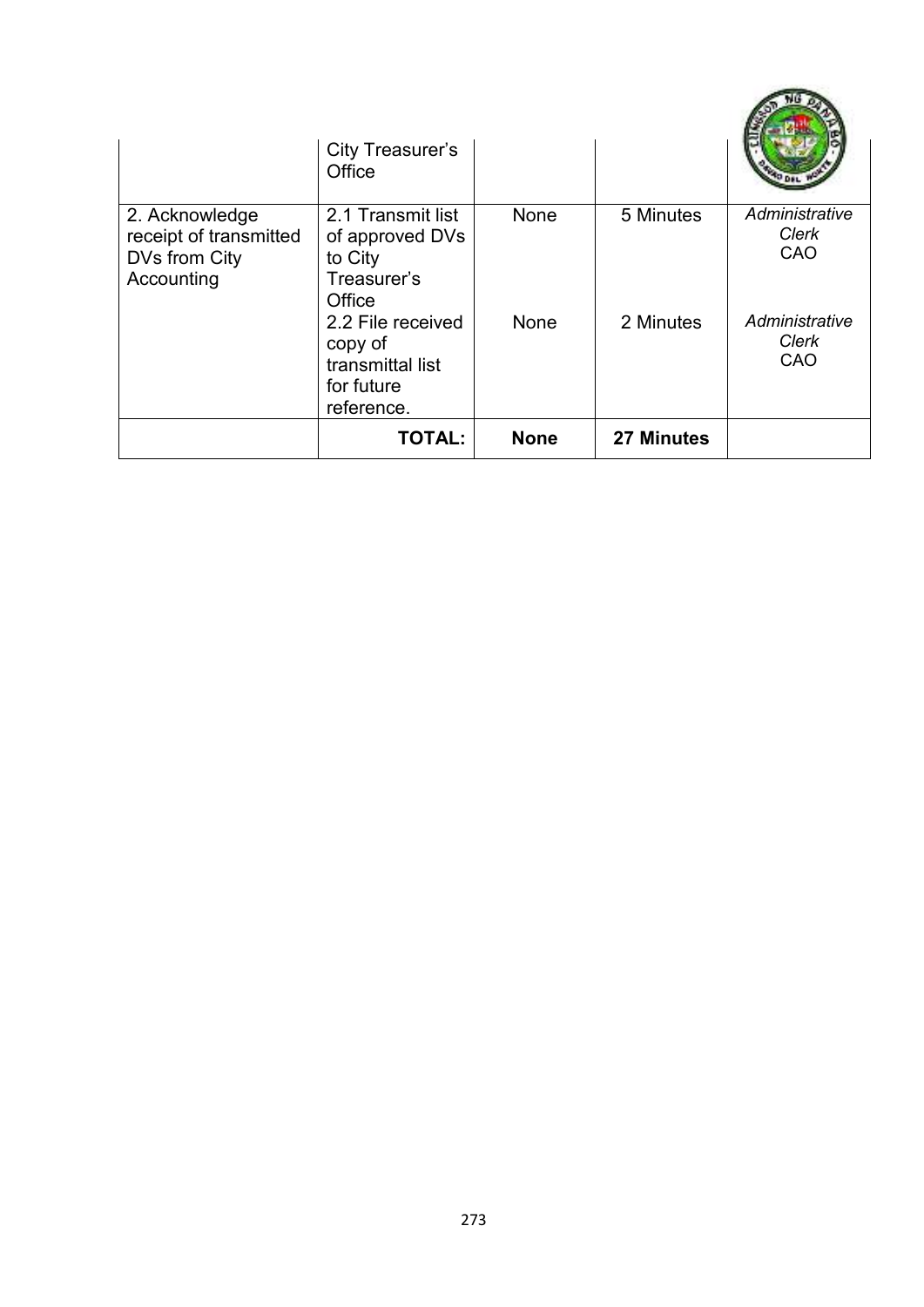

## **6. Liquidation of Cash Advance for Travels & Trainings**

The Accountable Officer shall liquidate cash advances within the prescribed period set in the COA Circular no. 97-002 and must be supported with relevant documents prescribed under COA Circular 2012-002 depending on the nature of cash advance granted.

| <b>Office or Division:</b>                                                                                                                                                                                      | <b>City Accounting Office</b>      |                          |  |
|-----------------------------------------------------------------------------------------------------------------------------------------------------------------------------------------------------------------|------------------------------------|--------------------------|--|
| <b>Classification:</b>                                                                                                                                                                                          | Simple                             |                          |  |
| <b>Type of Transaction:</b>                                                                                                                                                                                     | G2G - Government to Government     |                          |  |
| Who may avail:                                                                                                                                                                                                  | <b>LGU Officials and Employees</b> |                          |  |
| <b>CHECKLIST OF REQUIREMENTS</b>                                                                                                                                                                                |                                    | <b>WHERE TO SECURE</b>   |  |
| 1. Liquidation Report (4 original copies)                                                                                                                                                                       |                                    | <b>Requesting Office</b> |  |
| 2. Report of Disbursement (4 original<br>copies)                                                                                                                                                                |                                    | <b>Requesting Office</b> |  |
| 3. Paper/electronic plane, boat or bus<br>tickets, boarding pass, terminal fee<br>(1original copy)                                                                                                              |                                    | <b>Requesting Office</b> |  |
| 4. Certificate of appearance/attendance<br>(1original copy)                                                                                                                                                     |                                    | <b>Requesting Office</b> |  |
| 5. Previously approved itinerary of travel<br>(1 original copy)                                                                                                                                                 |                                    | <b>Requesting Office</b> |  |
| 6. Revised itinerary of travel, if<br>applicable (1 original copy)                                                                                                                                              |                                    | <b>Requesting Office</b> |  |
| 7. Reimbursement Expense Receipt<br>(RER) (1original copy)                                                                                                                                                      |                                    | <b>Requesting Office</b> |  |
| 8. OR in case of refund of excess cash<br>advance (1original copy)                                                                                                                                              |                                    | <b>Requesting Office</b> |  |
| 9. Certificate of Travel Completed<br>(1original copy)                                                                                                                                                          |                                    | <b>Requesting Office</b> |  |
| For reimbursement of actual                                                                                                                                                                                     |                                    |                          |  |
| expenses in excess of prescribed<br>rate:                                                                                                                                                                       |                                    |                          |  |
| 1. Certification by LCE as to the<br>absolute necessity of the expenses<br>(1 original copy)                                                                                                                    |                                    | <b>Requesting Office</b> |  |
|                                                                                                                                                                                                                 |                                    | <b>Requesting Office</b> |  |
| 2. Hotel room bills with official receipts<br>(1original copy)<br>Note: cert/affidavit of loss shall not be<br>considered as an appropriate<br>replacement for the required<br>hotel/lodging bills and receipts |                                    |                          |  |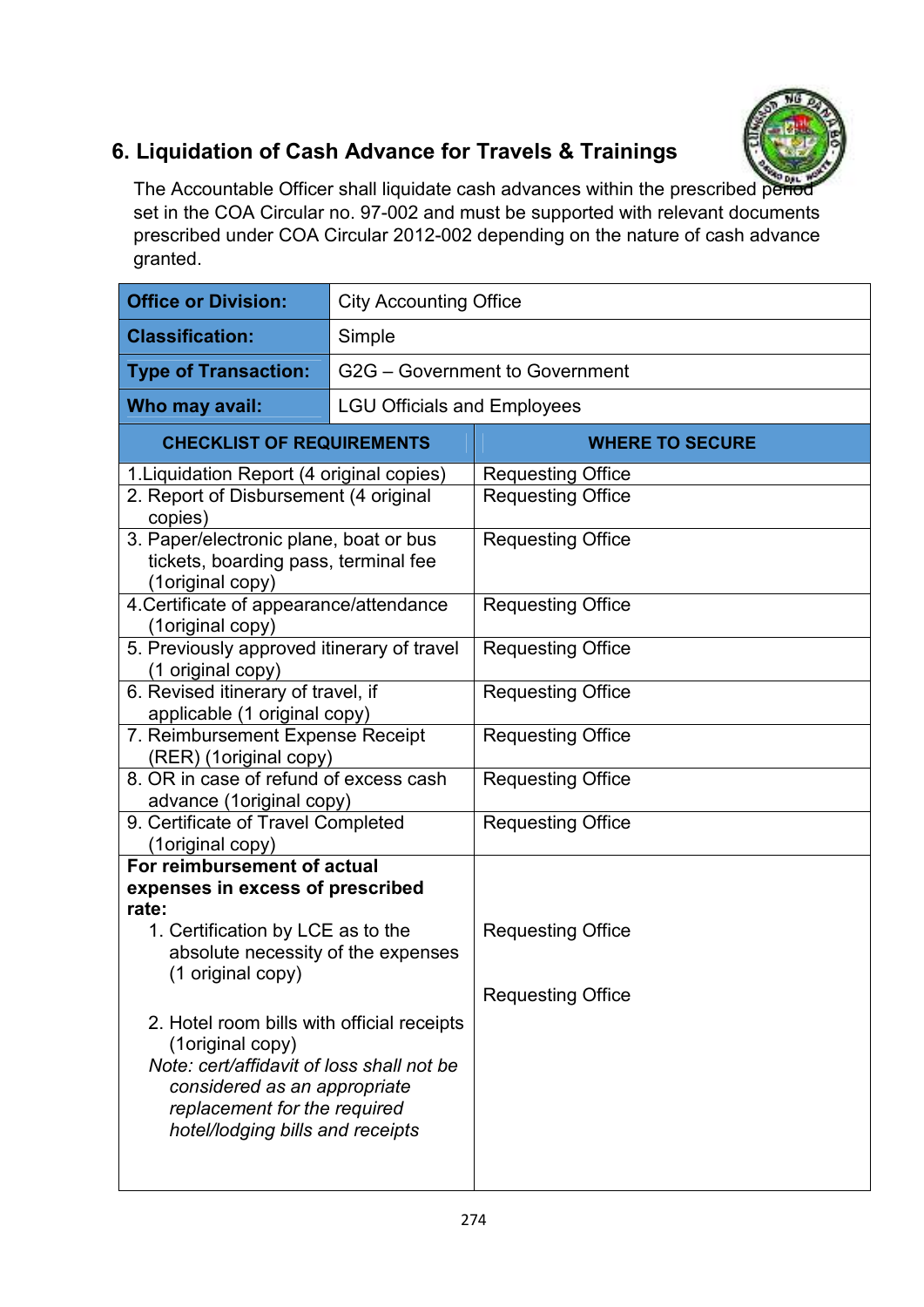| <b>For Local travel:</b><br>1. Hotel room/lodging bills with<br>official receipts in the case of<br>official receipts in the case of<br>km radius from the city or<br>municipality where their<br>permanent official station is | official travel to places within 50-<br>located, if the travel allowances<br>being claimed include the hotel<br>room/lodging rate (1 original copy)                                   | <b>Requesting Office</b>         |                                                                                     |                                       |
|---------------------------------------------------------------------------------------------------------------------------------------------------------------------------------------------------------------------------------|---------------------------------------------------------------------------------------------------------------------------------------------------------------------------------------|----------------------------------|-------------------------------------------------------------------------------------|---------------------------------------|
| For foreign travel:<br>1. Narrative report on trip<br>(1 original copy)                                                                                                                                                         | undertaken/report on participation                                                                                                                                                    | <b>Requesting Office</b>         |                                                                                     |                                       |
| <b>CLIENT STEPS</b>                                                                                                                                                                                                             | <b>AGENCY</b><br><b>ACTIONS</b>                                                                                                                                                       | <b>FEES TO BE</b><br><b>PAID</b> | <b>PROCESSING</b><br><b>TIME</b>                                                    | <b>PERSON</b><br><b>RESPONSIBLE</b>   |
| 1. Submit Liquidation<br>Report for cash<br>advance together<br>with the required<br>supporting<br>documents to the<br><b>City Accounting</b><br>Office                                                                         | 1.1 Receive the<br>Liquidation<br><b>Report with</b><br>attached<br>supporting<br>documents and<br>forward to the<br>assigned Audit<br>Analyst for pre-<br>audit                      | <b>None</b>                      | 2 Minutes per<br><b>DV</b>                                                          | Administrative<br><b>Clerk</b><br>CAO |
|                                                                                                                                                                                                                                 | 1.2<br>Pre-audit<br>of Liquidation for<br>Cash advance<br><b>Conditional Step:</b><br>If with lacking<br>supporting<br>documents,<br>return to<br>requesting office<br>for compliance | <b>None</b>                      | 15 Minutes<br>per DV<br>depending on<br>the nature of<br>cash advance<br>liquidated | <b>Audit Analyst</b><br>CAO           |
|                                                                                                                                                                                                                                 | 1.4<br>Assigned<br>reference<br>number to pre-<br>audited<br>liquidation report<br>and submit to<br>authorized<br>signatory for<br>approval                                           | <b>None</b>                      | 5 Minutes                                                                           | <b>Audit Analyst</b><br>CAO           |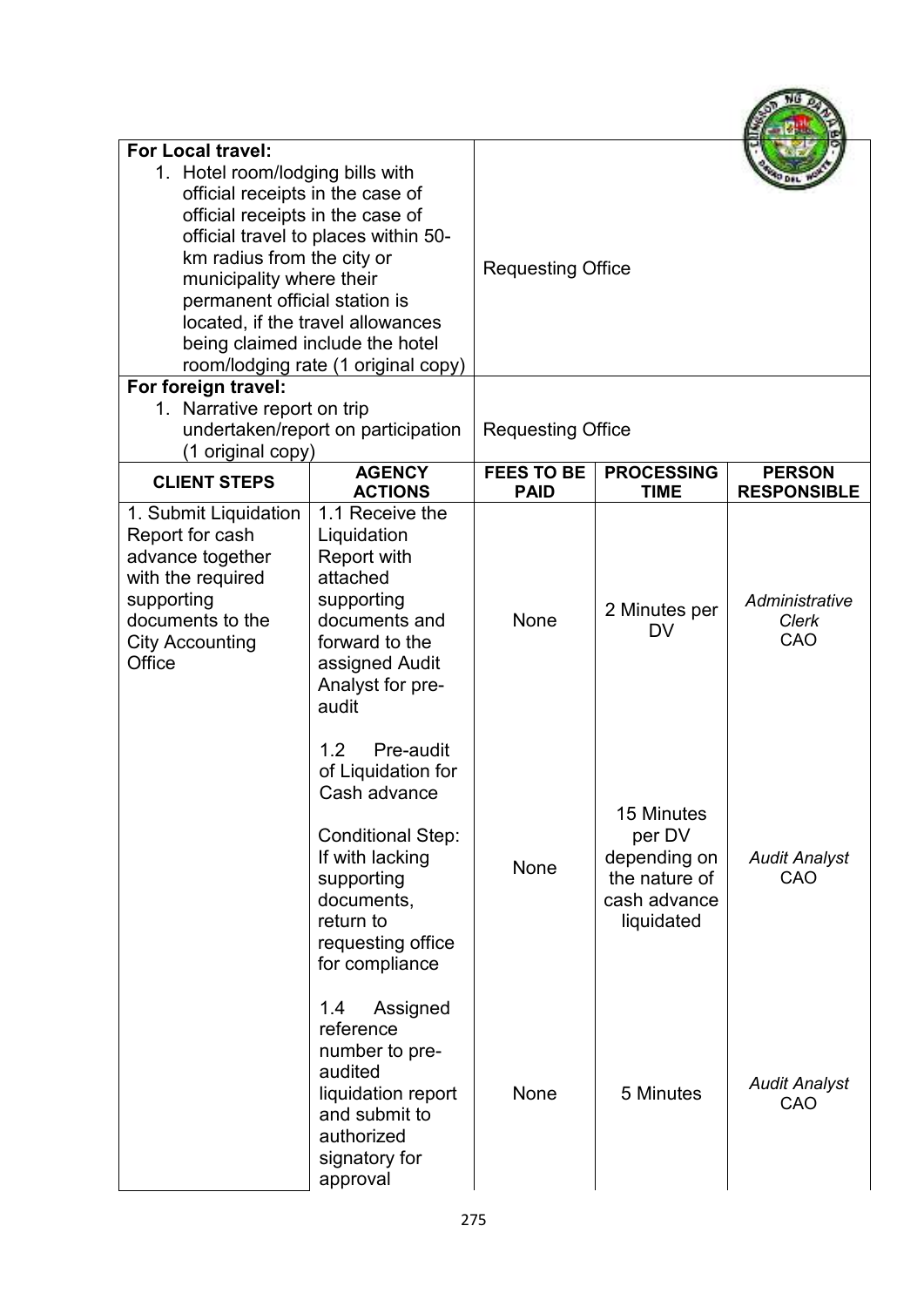| 1.5 Approval of<br>Liquidation<br>Report                                                | None        | 5 Minutes per<br>DV  | Accountant<br>or Officer in<br>Charge<br>CAO |
|-----------------------------------------------------------------------------------------|-------------|----------------------|----------------------------------------------|
| 2. Record<br>approved<br>liquidation of<br>cash advances<br>in the books of<br>accounts | None        | 15 minutes<br>per DV | Accounting<br>Clerk CAO                      |
| 1.1 Inform<br>employee if<br>liquidation is<br>in order                                 |             |                      |                                              |
| <b>TOTAL:</b>                                                                           | <b>None</b> | 42 minutes           |                                              |

œ

×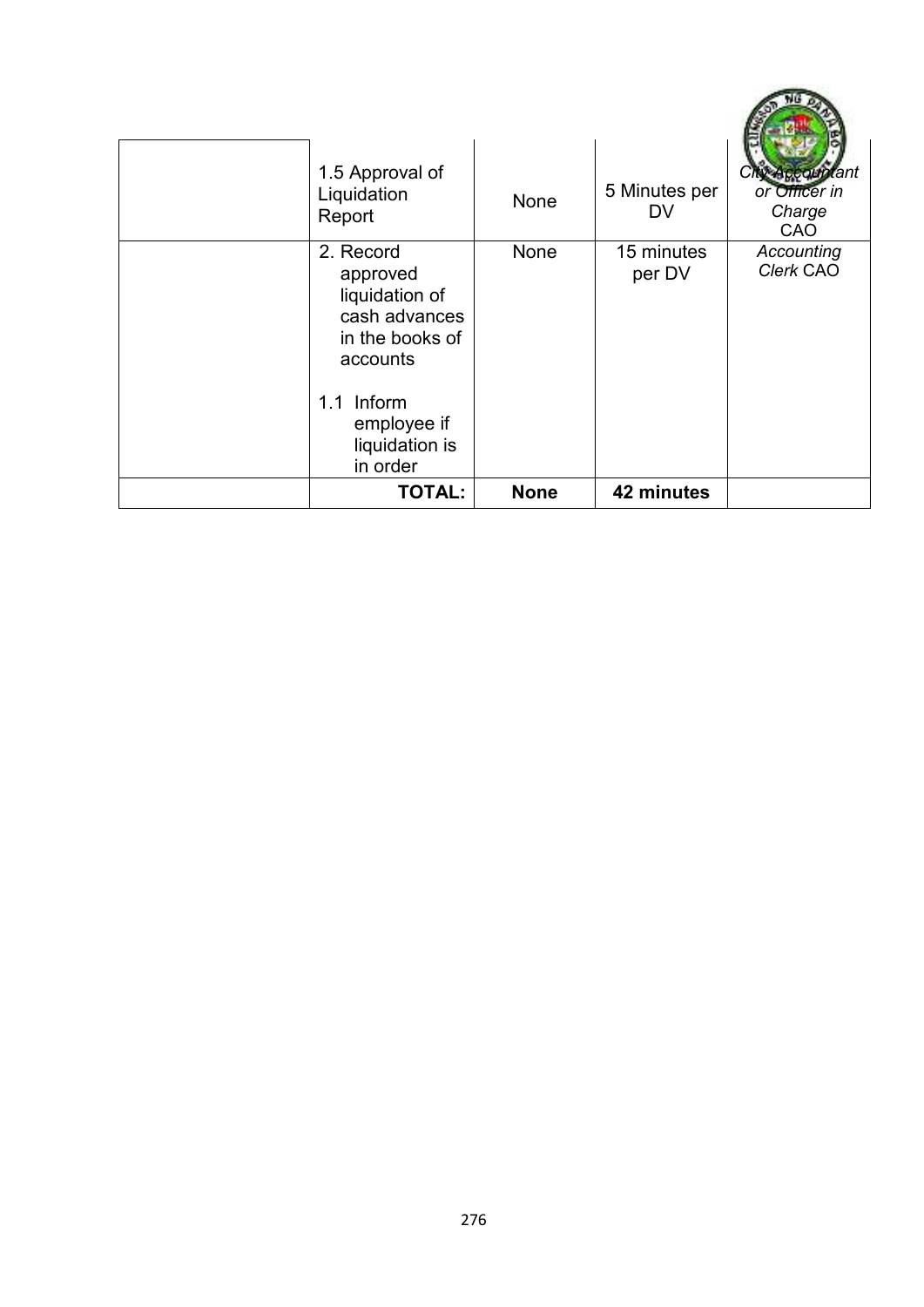

#### **7. Issuance of Certificate of No Claims**

Certificate of No Claims for Travel Allowance, Communication Allowance, and similar expenses are issued by this office as per request by the employees of the City of Panabo and personnel of other government agencies.

| <b>Office or Division:</b>                                                                                      |                                                                                                                                                             | City Accounting - Remittance Section                                                       |                                         |                                                                                                          |  |
|-----------------------------------------------------------------------------------------------------------------|-------------------------------------------------------------------------------------------------------------------------------------------------------------|--------------------------------------------------------------------------------------------|-----------------------------------------|----------------------------------------------------------------------------------------------------------|--|
| <b>Classification:</b>                                                                                          | Simple                                                                                                                                                      |                                                                                            |                                         |                                                                                                          |  |
| <b>Type of Transaction:</b>                                                                                     |                                                                                                                                                             | G2G - Government to Government<br>G2C - Government to Citizen                              |                                         |                                                                                                          |  |
| Who may avail:                                                                                                  |                                                                                                                                                             | Different offices of the City Government of Panabo and other<br><b>Government Agencies</b> |                                         |                                                                                                          |  |
| <b>CHECKLIST OF REQUIREMENTS</b>                                                                                |                                                                                                                                                             |                                                                                            | <b>WHERE TO SECURE</b>                  |                                                                                                          |  |
| Letter of Request (1 original copy)                                                                             |                                                                                                                                                             |                                                                                            | Requesting office and government agency |                                                                                                          |  |
| <b>CLIENT STEPS</b>                                                                                             | <b>AGENCY</b><br><b>ACTIONS</b>                                                                                                                             | <b>FEES TO BE</b><br><b>PAID</b>                                                           | <b>PROCESSING</b><br><b>TIME</b>        | <b>PERSON</b><br><b>RESPONSIBLE</b>                                                                      |  |
| 1. Submit letter of<br>request for<br>Certificate of no<br><b>Claim to the City</b><br><b>Accounting Office</b> | 1. Receive the<br>letter of request.<br>1.1 Verify<br>accounting<br>records and<br>prepare<br>Certificate of no<br>Claim if there is<br>none<br>1.2 Approve | <b>None</b><br><b>None</b>                                                                 | 2 minutes<br>10 minutes                 | Administrative<br>Clerk<br>CAO<br>Audit Analyst/<br>Accounting<br>Clerk<br>CAO<br><b>City Accountant</b> |  |
|                                                                                                                 | Certification                                                                                                                                               | <b>None</b>                                                                                | 5 minutes                               | or Officer In-<br>charge<br>CAO                                                                          |  |
| 2. Receive the<br>issued Certificate of<br>No Claim                                                             | 2. Issue the<br>Certificate to<br>requesting party                                                                                                          | <b>None</b>                                                                                | $\overline{3}$ minutes                  | Administrative<br><b>Clerk</b><br>CAO                                                                    |  |
|                                                                                                                 | 2.1 File received<br>copy of<br>certification                                                                                                               | None                                                                                       | 2 minutes                               | Administrative<br>Clerk<br>CAO                                                                           |  |
|                                                                                                                 | <b>TOTAL:</b>                                                                                                                                               | <b>None</b>                                                                                | 22 minutes                              |                                                                                                          |  |